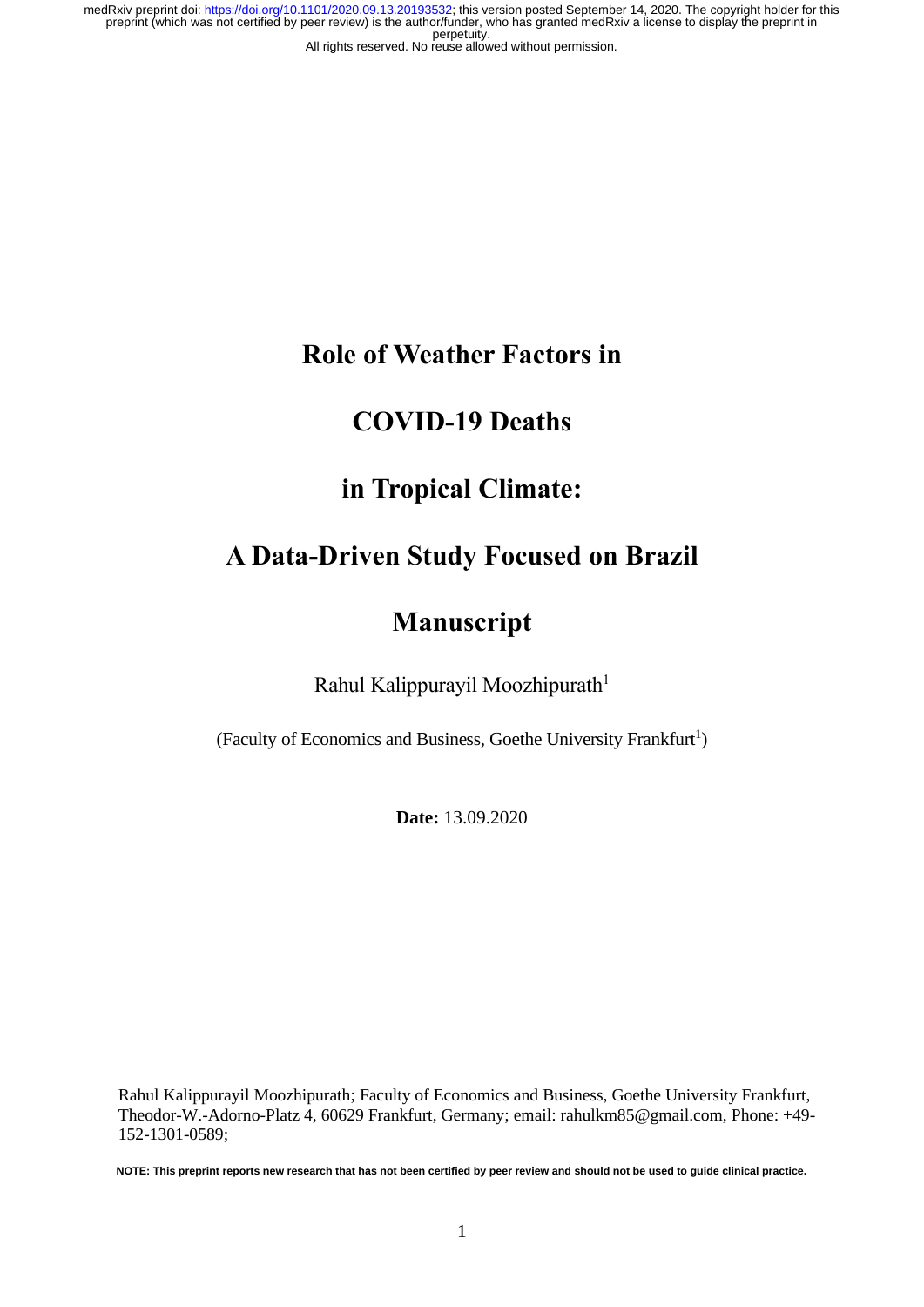### <span id="page-1-0"></span>**Abstract**

*Background.* Brazil reported 123,780 deaths across 27 administrative regions, making it the second-worst affected country after the US in terms of COVID-19 deaths as of 3 September 2020. Understanding the role of weather factors in COVID-19 in Brazil is helpful in the longterm mitigation strategy of COVID-19 in other tropical countries because Brazil experienced early large-scale outbreak among tropical countries. Recent COVID-19 studies indicate that relevant weather factors such as temperature, humidity, UV Index (UVI), precipitation, ozone, pollution and cloud cover may influence the spread of COVID-19. Yet, the magnitude and direction of those associations remain inconclusive. Furthermore, there is only limited research exploring the impact of these weather factors in a tropical country like Brazil. In this observational study, we outline the roles of 7 relevant weather factors including temperature, humidity, UVI, precipitation, ozone, pollution (visibility) and cloud cover in COVID-19 deaths in Brazil.

*Methods.* We use a log-linear fixed-effects model to a panel dataset of 27 administrative regions in Brazil across 182 days (n=3882) and analyze the role of relevant weather factors by using daily cumulative COVID-19 deaths in Brazil as the dependent variable. We carry out robustness checks using case-fatality-rate (CFR) as the dependent variable. *Findings.* We control for all time-fixed and various time-varying region-specific factors confounding factors. We observe a significant negative association of COVID-19 daily deaths growth rate in Brazil with weather factors - UVI, temperature, ozone and cloud cover. Specifically, a unit increase in UVI, maximum temperature, and ozone independently associate with 6.0 percentage points  $[p<0.001]$ , 1.8 percentage points  $[p<0.01]$  and 0.3 percentage points [p<0. 1] decline in COVID-19 deaths growth rate. Further, a unit percentage increase in cloud cover associates with a decline of 0.148 percentage points [p<0.05] in COVID-19 deaths growth rate. Surprisingly, contrary to other studies, we do not

2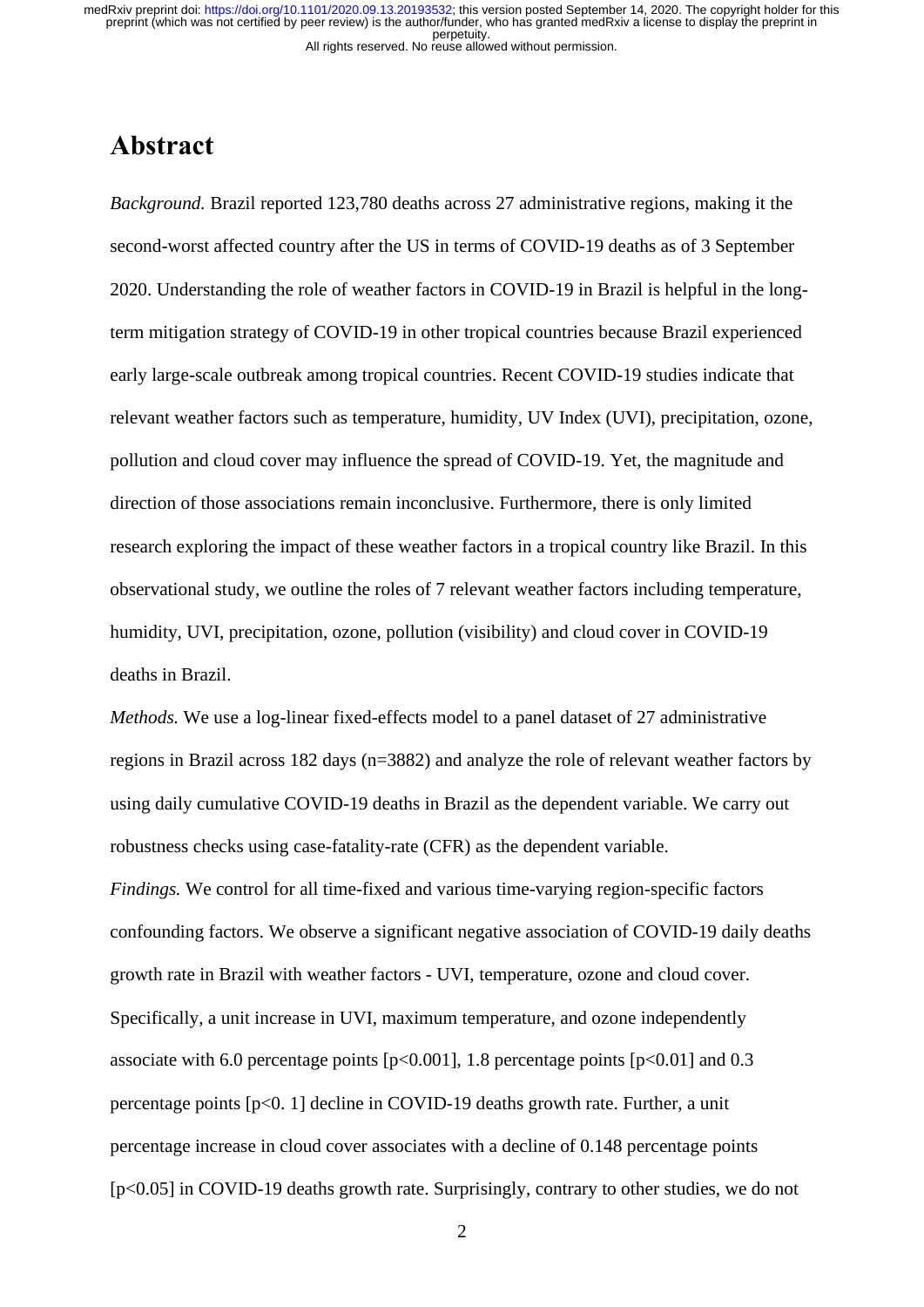find evidence of any association between COVID-19 daily deaths growth rate and humidity, visibility and precipitation. We find our results to be consistent even when we use the CFR as the dependent variable.

*Interpretation.* We find independent protective roles of UVI, temperature, ozone and cloud cover in mitigating COVID-19 deaths, even in a tropical country like Brazil. We observe these results to be consistent across various model specifications, especially for UVI and cloud cover, even after incorporating additional time-varying weather parameters such as dewpoint, pressure, wind speed and wind gust. These results could guide health-related policy decision making in Brazil as well as similar tropical countries.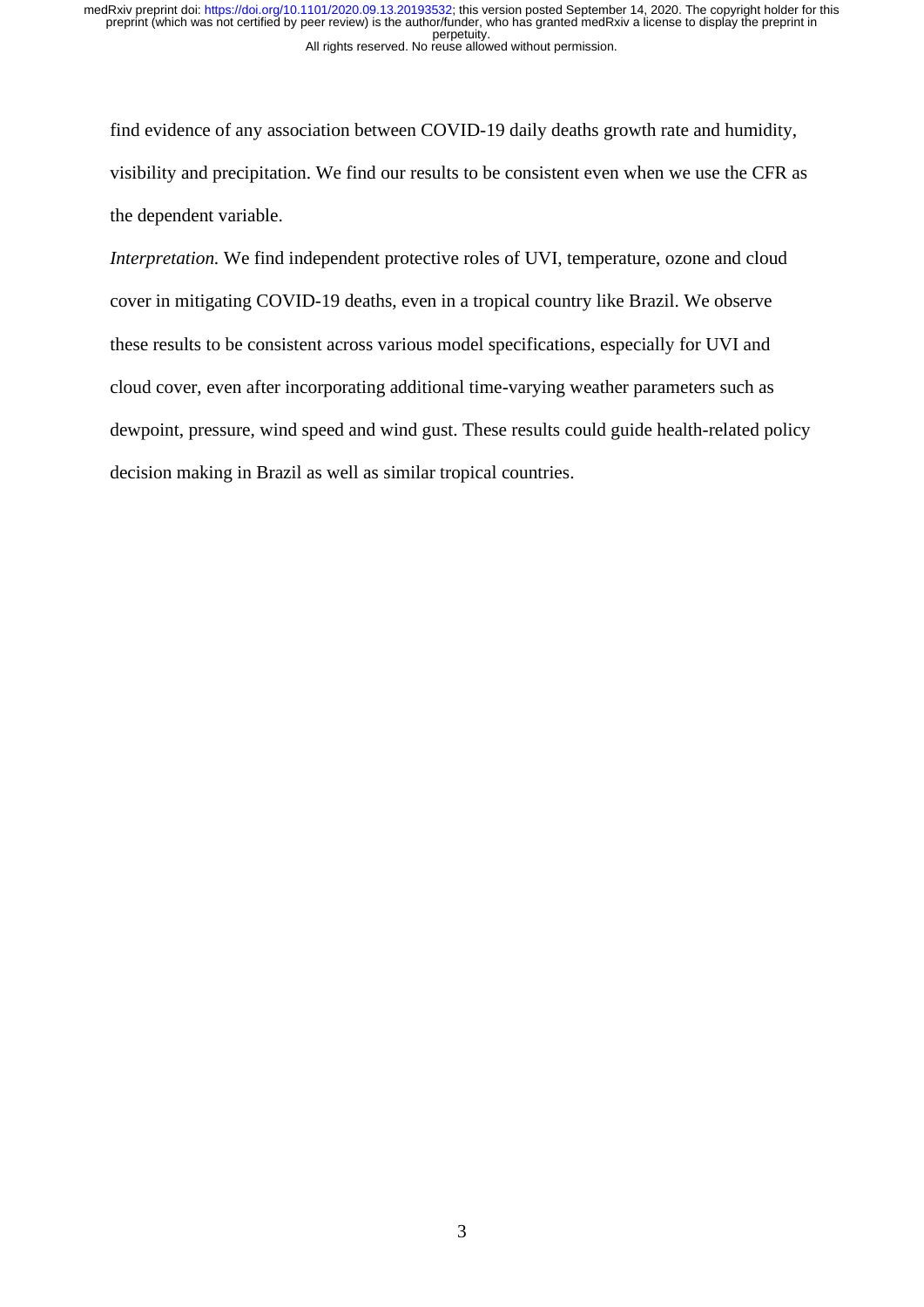medRxiv preprint doi: https://doi.org/10.1101/2020.09.13.20193532; this version posted September 14, 2020. The copyright holder for this preprint (which was not certified by peer review) is the author/funder, who has grant

# **Table of Contents**

| 1  |  |
|----|--|
| 2  |  |
| 3  |  |
| 4  |  |
|    |  |
|    |  |
| 5  |  |
| 6  |  |
| 7  |  |
| 8  |  |
| 9  |  |
|    |  |
| 11 |  |
|    |  |
|    |  |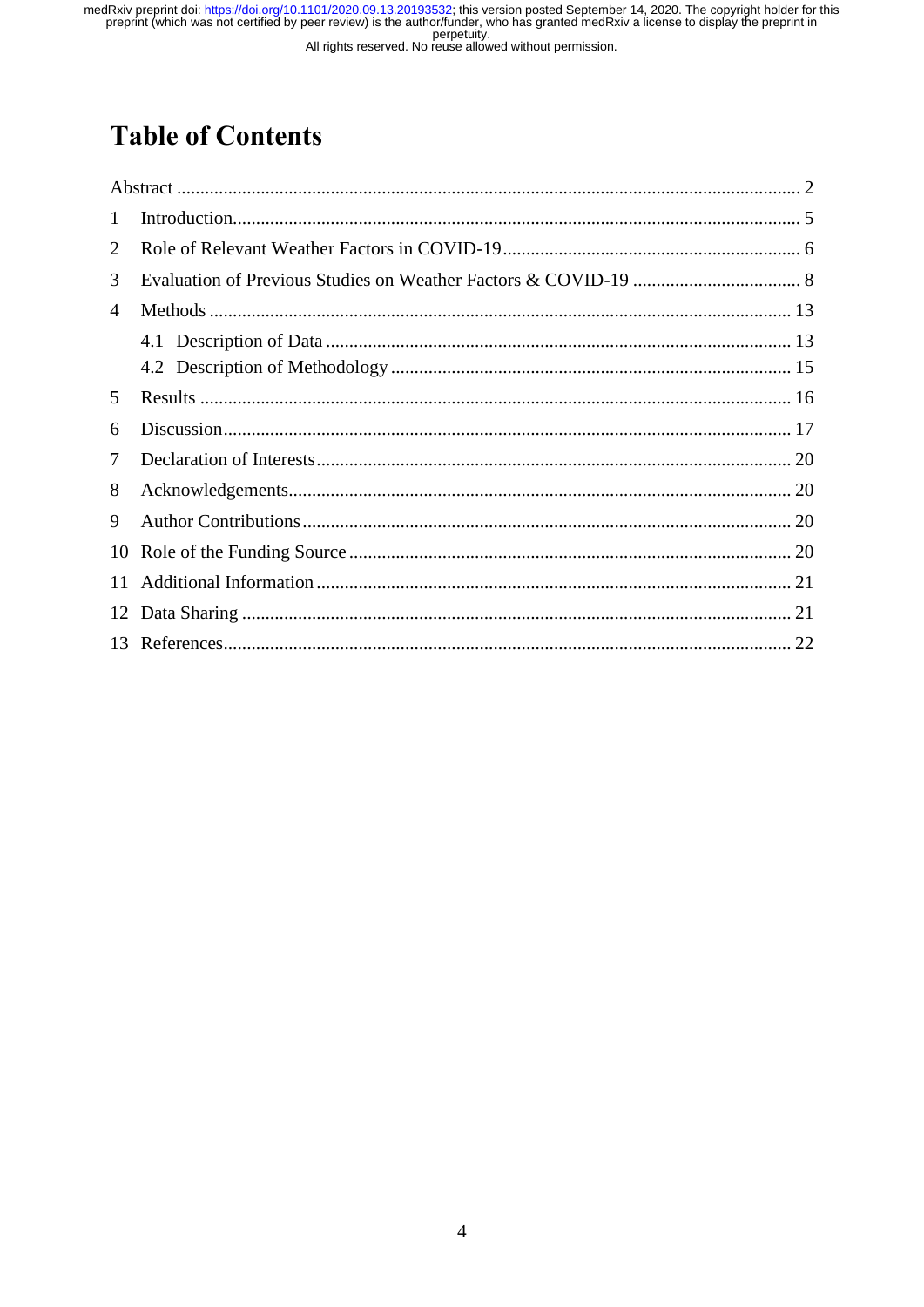### <span id="page-4-0"></span>**1 Introduction**

Brazil reported 123,780 deaths across 27 administrative regions, making it the secondworst affected country after the US in terms of COVID-19 deaths as of 3 September 2020<sup>1</sup>. Understanding the role of weather factors in COVID-19 in Brazil would be helpful in the long-term mitigation strategy of COVID-19 in other tropical countries because Brazil experienced early large-scale outbreak among tropical countries. Recent COVID-19 studies indicate that relevant weather factors such as temperature, humidity, UV Index (UVI), precipitation, ozone, pollution and cloud cover may influence the spread of COVID-19. Yet, the magnitude and direction of those associations in general and also specifically for tropical countries remain inconclusive. Majority of the studies considered only a subset of these weather factors and they did not take into account various region-specific time-constant factors as well as the potentially lagged effects of the weather factors, which might confound the results.

So far, studies looking at the impact of these weather factors on COVID-19 in a tropical country like Brazil are limited. Brazil is an interesting country for studying the impact of weather parameters on COVID-19 primarily due to three reasons. Firstly, Brazil is the most affected country in tropics and second most affected country in the world after the US in terms of COVID-19 deaths. Secondly, Brazil is the fifth largest country with a majority of its territory in Southern Hemisphere (93% of the landmass in Southern Hemisphere<sup>2</sup>) – spanning across 5°N and 33°S. Initial stages of COVID-19 started in Brazil during their autumn (Southern Hemisphere), and subsequently, Brazil transitioned from autumn to winter. The dynamics of COVID-19 in autumn to winter transition may improve our understanding of the role of weather factors, especially for similar regions in the northern hemisphere, when they transition from autumn to winter. Thirdly, a large area of Brazil's geography  $(81.4\%)^3$  is tropical, experiencing a wide range of seasons and weather conditions prominent in a tropical

5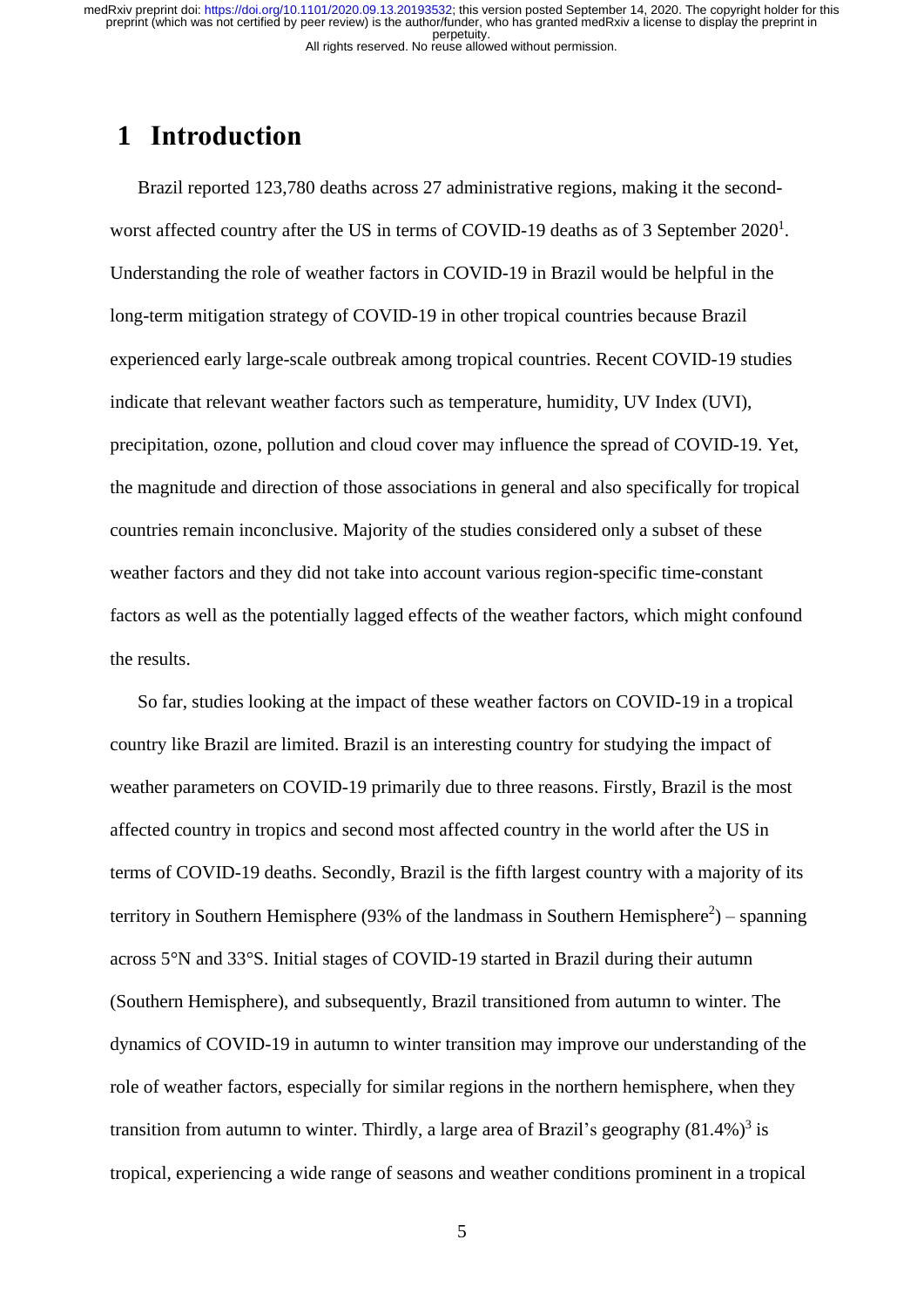climate, enabling us to draw early conclusions on how weather factors might impact COVID-19 in tropical areas<sup>4</sup>. Therefore, the results of such a study in Brazil can guide further healthrelated policy decision making in similar tropical countries.

To the best of our knowledge, so far, no empirical study has comprehensively explored the role of these different relevant weather factors in COVID-19 deaths covering 27 different administrative regions in Brazil, controlling for various other time-varying factors well as region-specific time-constant factors. In this observational study, we empirically describe the role of these weather factors in COVID-19 deaths in Brazil. We observe a significant negative association of daily growth rate of cumulative COVID-19 deaths (COVID-19 daily deaths growth rate) in Brazil with weather factors - UVI, temperature, ozone and cloud cover, indicting their respective protective roles. Surprisingly, contrary to other studies, we do not find any association between COVID-19 daily deaths growth rate and humidity, visibility and precipitation. We find our results to be consistent even when we use the case-fatality-rate (CFR) as the dependent variable.

### <span id="page-5-0"></span>**2 Role of Relevant Weather Factors in COVID-19**

Studies indicate that the impact of weather factors on respiratory viral infections and deaths comes from three major mechanisms<sup>5</sup>. Firstly, weather factors affect the survival and transmission of viruses<sup>5</sup>. Respiratory viral infection occurs primarily through contact, droplet spray, aerosol or fomite or surface transmission<sup>5</sup> and weather factors may play a role in this transmission<sup>5</sup>. Secondly, weather factors play a role in human behaviour affecting the likelihood of being in contact with an infected person and thereby the transmission of viruses<sup>5</sup>. Thirdly, weather factors such as UVB Radiation can modulate the immune responses via its role in vitamin D synthesis<sup>5</sup>.

Prior studies show that weather factors<sup>6</sup> such as humidity<sup>7</sup>, UVI<sup>3</sup>, temperature<sup>8</sup> and precipitation<sup>8,9</sup> play a substantial role in the transmission of viruses such as influenza. Early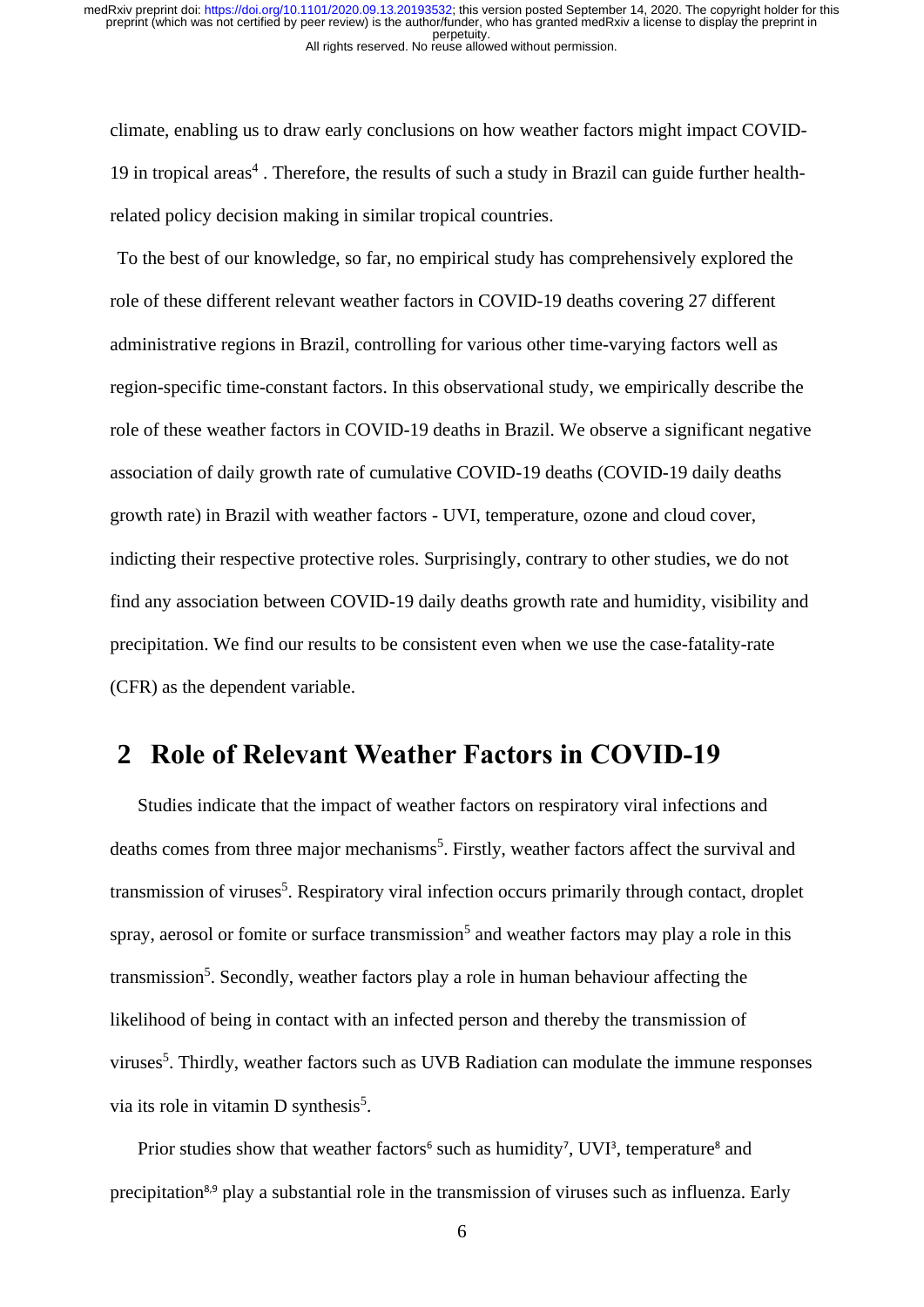studies indicate that weather factors such as temperature<sup>10</sup> and humidity<sup>10,11</sup> may influence the spread of COVID-19 and plausibly deaths. Temperature and humidity primarily impact the survival period of the virus on different surfaces influencing its transmission $12-14$ . Thus, their protective role may be due to their impact on the viability of viruses as they affect the viral membranes<sup>5</sup>. On the contrary, temperature and humidity also influence the behaviour of people. For example, a higher temperature may also increase their likelihood of outdoor activities and thereby increasing the possibility of transmission.

Moisture-based weather factors like precipitation may play a role in converting dry environment into moist and cold conditions, making it more conducive for the survival and transmission of viruses<sup>15</sup>. However, precipitation and cloud cover also influence the behaviour of people, limiting their likelihood of outdoor activities and thereby potentially impacting the transmission of COVID-19.

Further, air pollution<sup>16</sup> may be a significant risk factor for respiratory infection as it affects the immune system<sup>17</sup>, as well as denser particulate matter, could carry coronavirus for more extended periods as well as across larger distances<sup>17</sup>. Studies also indicate a significant association of air pollution and COVID-19 death rate<sup>17</sup>. Furthermore, studies show that the presence of air pollutants like ozone is also associated with an increased risk of ARDS (Acute Respiratory Distress Syndrome)<sup>18</sup>, which is a significant risk factor in COVID-19. On the contrary, some studies also indicate a protective role of ozone as it reduces the transmission of viral diseases like influenza<sup>19</sup> and plausibly COVID-19<sup>20</sup>, plausibly due to anti-viral effects<sup>20</sup>.

UV Radiation, another weather factor, plays a protective role in two ways. UV Radiation inactivates viruses in fomite transmission, thereby mitigating the viral spread and deaths $^{21}$ . UV Radiation, specifically UVB also plays a significant role in vitamin D skin synthesis $^{22-26}$ . Even in a sunny and tropical country like Brazil, studies indicate that Vitamin D deficiency is common<sup>27</sup>. UVB Radiation and the likelihood of skin exposure  $\&$  skin synthesis vary

7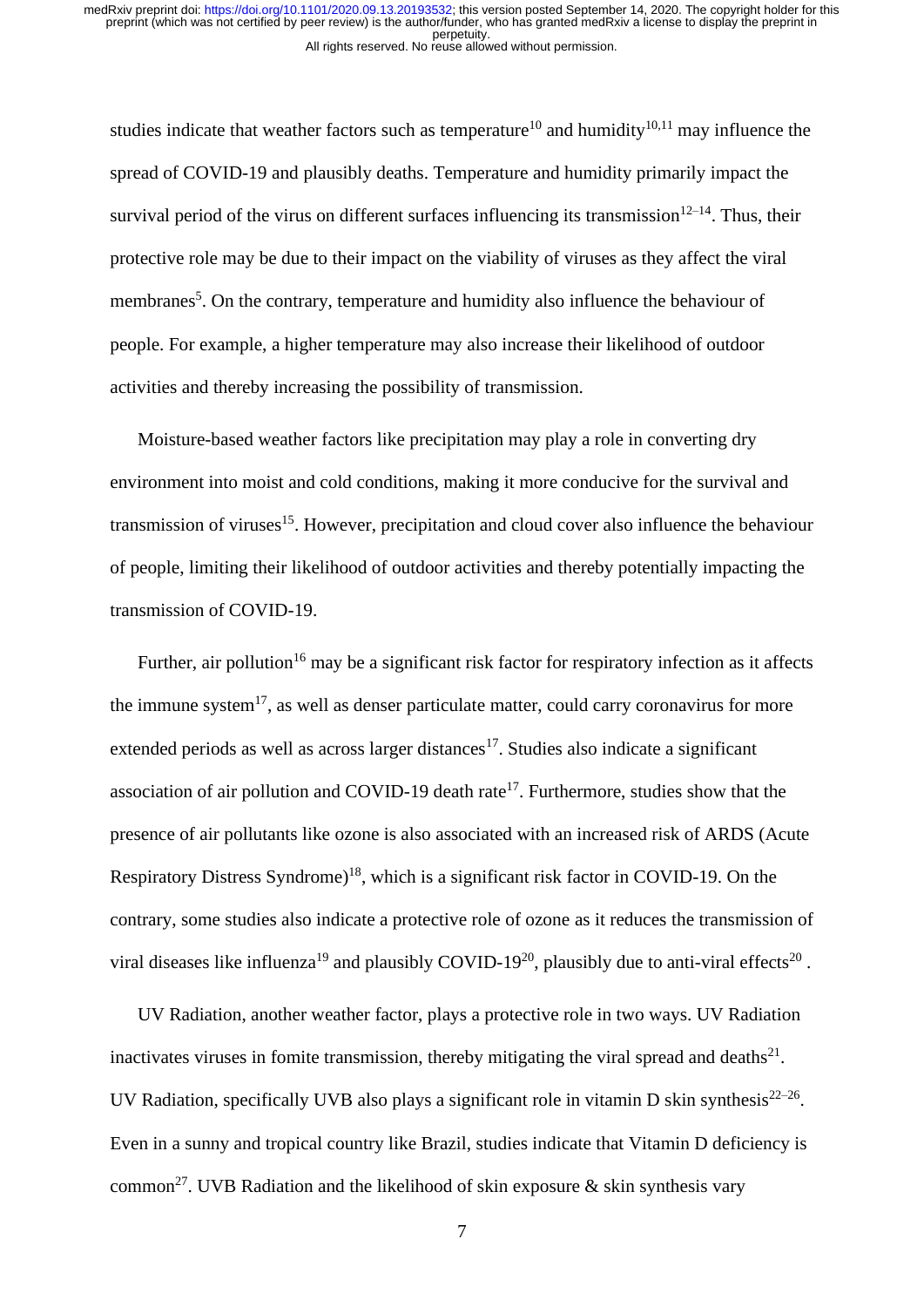substantially several factors such as seasons<sup>28</sup>, time<sup>28</sup>, latitude<sup>28</sup>, altitude<sup>28</sup>, active lifestyle<sup>29,30</sup>, dietary habits<sup>31</sup>,<sup>28</sup>, food fortification<sup>28</sup>, age<sup>28</sup> and skin colour<sup>28</sup>. Early studies show a protective role of UVB and vitamin D in COVID-19<sup>32,33,34,35,36</sup>. 1,25-dihydroxyvitamin D [1,25 (OH)2D], an active vitamin D form, plays an essential role in modulating innate and adaptive immune systems<sup>37,38</sup>, renin-angiotensin system  $(RAS)^{38-40}$  as well as in modulating the inflammatory response <sup>37,38</sup>. Emerging COVID-19 studies indicate that vitamin D deficiency might be a risk factor not only for incidence<sup>34,35</sup>, but also for severity<sup>41 42</sup> and mortality<sup>36,43,44</sup>. Therefore, based on the prior studies, we consider temperature, humidity, UV Index, precipitation, ozone, visibility and cloud cover to be the relevant factors to consider for exploring the role of weather in COVID-19.

# <span id="page-7-0"></span>**3 Evaluation of Previous Studies on Weather Factors & COVID-19**

We anticipate that studies exploring the role of weather in COVID-19 need to consider all the above relevant weather factors, as considering only a subset of these factors may confound and limit the reliability of results<sup>45</sup>. Early studies also indicate that a tropical country like Brazil shows some substantial variation from higher latitude countries with low temperature and low UV Index or those with periods under winter<sup>4</sup>. We argue that conclusions of studies with over-representation of locations with a lower temperature or lower  $UV^{45}$  either due to the study period or due to specific regions may have limited applicability in a tropical country like Brazil. Furthermore, prior studies indicate that an extended study period helps in strengthening the evidence for the association between these factors and COVID-19<sup>4</sup>. Therefore, it is vital to consider relevant weather parameters as well as the regional characteristics and the duration of the study.

Studies also indicate the importance of considering lags, as there is usually a substantial delay in the onset of symptoms, testing, hospitalisation and deaths $45,46$ . Furthermore, humans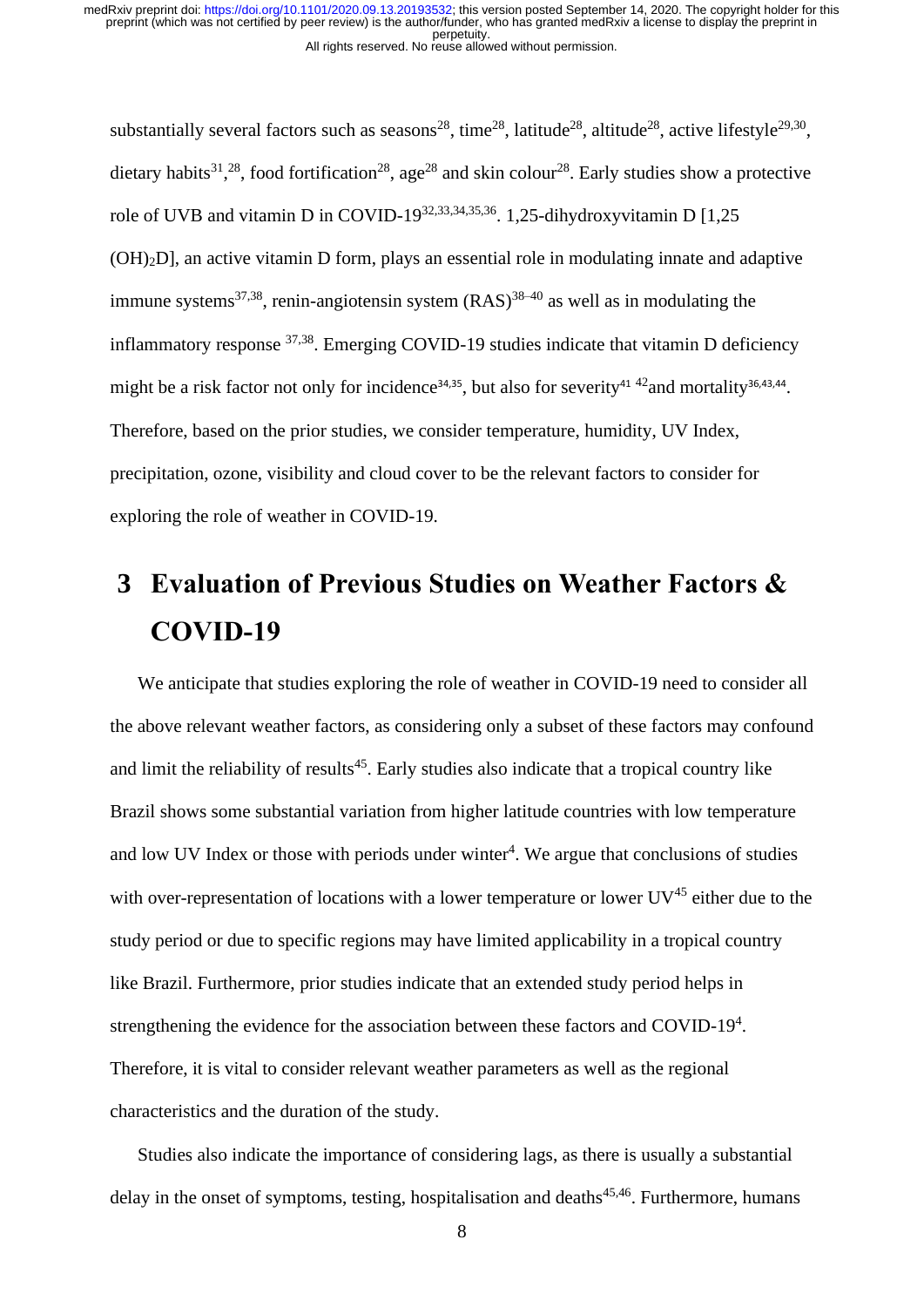can store vitamin D produced via the UV Index to be used later<sup>32</sup>. According to prior studies, time-constant factors such as population, genetic profile, culture, density, age structure, gender, underlying disease, co-morbidities, skin pigmentation, gender, mobility, underlying conditions, diet or socio-economic factors are relevant to consider in COVID-19<sup>32,33,45</sup>. As COVID-19 is a novel disease, we anticipate that controlling for other weather factors such as dew point, pressure, wind speed, and wind gust may increase the robustness of the conclusions. With this rationale, we derive twelve criteria for evaluating the relevant literature exploring the role of weather factors in COVID-19, as shown in Table 1.

We provide an overview of the evaluation of various studies focusing on the role of the above relevant weather parameters in COVID-19, as shown in Table 1. Although COVID-19 studies indicate that these relevant weather factors such may influence COVID-19 cases as well as deaths, the magnitude and direction of those associations remain inconclusive. Results of some studies a indicate that COVID-19 spread and plausibly deaths associate negatively with temperature<sup>10,15,45,47–49</sup>, humidity<sup>10,15,50,51</sup>, UV Index<sup>32,33</sup>, precipitation<sup>46,52</sup>, ozone<sup>20</sup>. However, the results of other studies indicate no association with temperature<sup>53,54</sup>, humidity<sup>54</sup>, precipitation<sup>48</sup>, UV radiation<sup>55</sup>. Some studies even indicate a positive association with temperature<sup>46,50</sup>, precipitation<sup>15,45</sup>, pollution<sup>51</sup> and humidity<sup>51</sup>.

Further, studies exploring the impact of these weather factors on a tropical country like Brazil are limited. A few studies focused on Brazil find a negative association with temperature<sup>2,47</sup>; whereas others show a positive association with temperature<sup>4</sup> and humidity<sup>4,56</sup> or no association with temperature<sup>56</sup>. Further, as shown in Table 1, the majority of the Brazilian studies used data for a shorter period covering only the time until the start of Brazilian winter. Furthermore, no studies in Brazil has so far considered weather factors such as UV Index, ozone, visibility and cloud cover.

The reasons for the above inconclusive results are unclear<sup>45</sup>. As mentioned in Table 1, most of these studies considered only a subset of these weather factors. They did not take into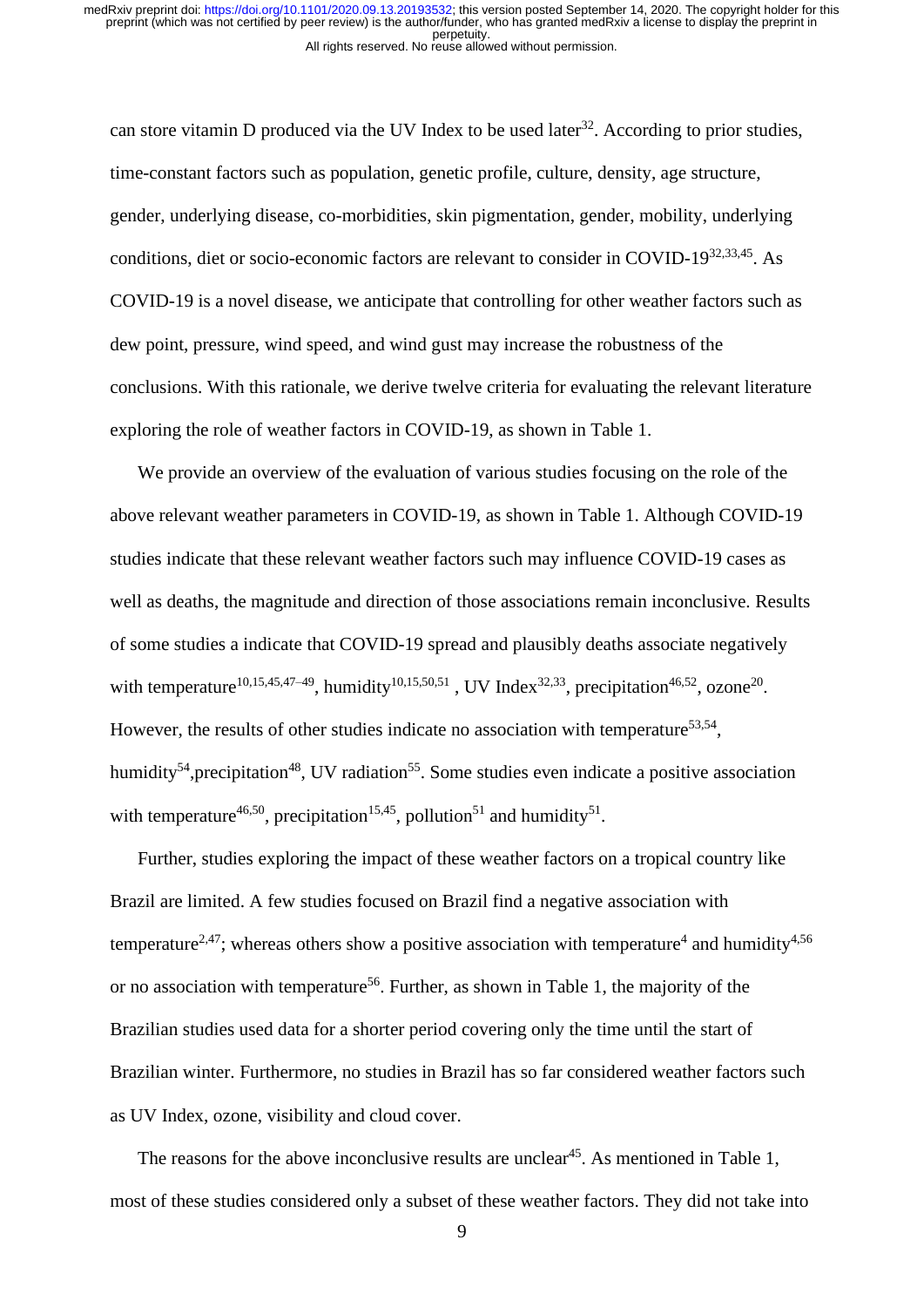account the lags, which might potentially limit the reliability of the results<sup>45</sup>. Further, the majority of these studies did not take into account the above time constant confounding factors. Other limitations include using Reproduction Number  $(R_0)$  of COVID-19 as the dependent variable, whose estimation includes several assumptions<sup>45</sup>. Majority of the studies had over-representation of locations with a lower temperature or lower  $UV^{45}$  either due to various studies conducted during northern hemisphere winter/spring or due to the focus on regions in the higher latitudes in the northern hemisphere.

Extending the study by Moozhipurath, Kraft, and Skiera  $(2020)^{32}$  and Moozhipurath, and Kraft  $(2020)^{33}$ , we investigate the role of relevant weather factors in COVID-19, focusing on the within-country variation in a tropical country, Brazil. In contrast to Moozhipurath, Kraft, and Skiera (2020)<sup>32</sup> and Moozhipurath, and Kraft (2020)<sup>33</sup> which focus on UVI, we evaluate the existing literature on all relevant weather factors in COVID-19 in detail. We further empirically explore the role of all relevant weather factors like temperature, humidity, UVI, precipitation, ozone and pollution in COVID-19 with a focus on Brazil. Furthermore, Moozhipurath, Kraft, and Skiera (2020)<sup>32</sup> and Moozhipurath, and Kraft (2020)<sup>33</sup> studied COVID-19 when Northern Hemisphere transitioned from winter to summer with the majority of the outbreaks focused on countries in higher latitudes. These countries in higher latitudes undergo substantial variation in temperature and UVI<sup>4</sup>. It is not yet clear whether the results, i.e., the protective role of UVB radiation in COVID-19 is valid for a tropical country like Brazil, with higher UVI and limited variation in UVI and temperature. Contrary to the above studies, we also use a more comprehensive weather dataset focusing on Brazil, a tropical country in Southern Hemisphere with additional weather factors such as wind speed, dew point, pressure and wind gust. We also use a more extended period of data.

In this observational study, we empirically describe the role of these seven relevant weather factors in COVID-19 deaths in Brazil. Contrary to the majority of other studies, we focus on the within-country variation located primarily in the Southern Hemisphere tropical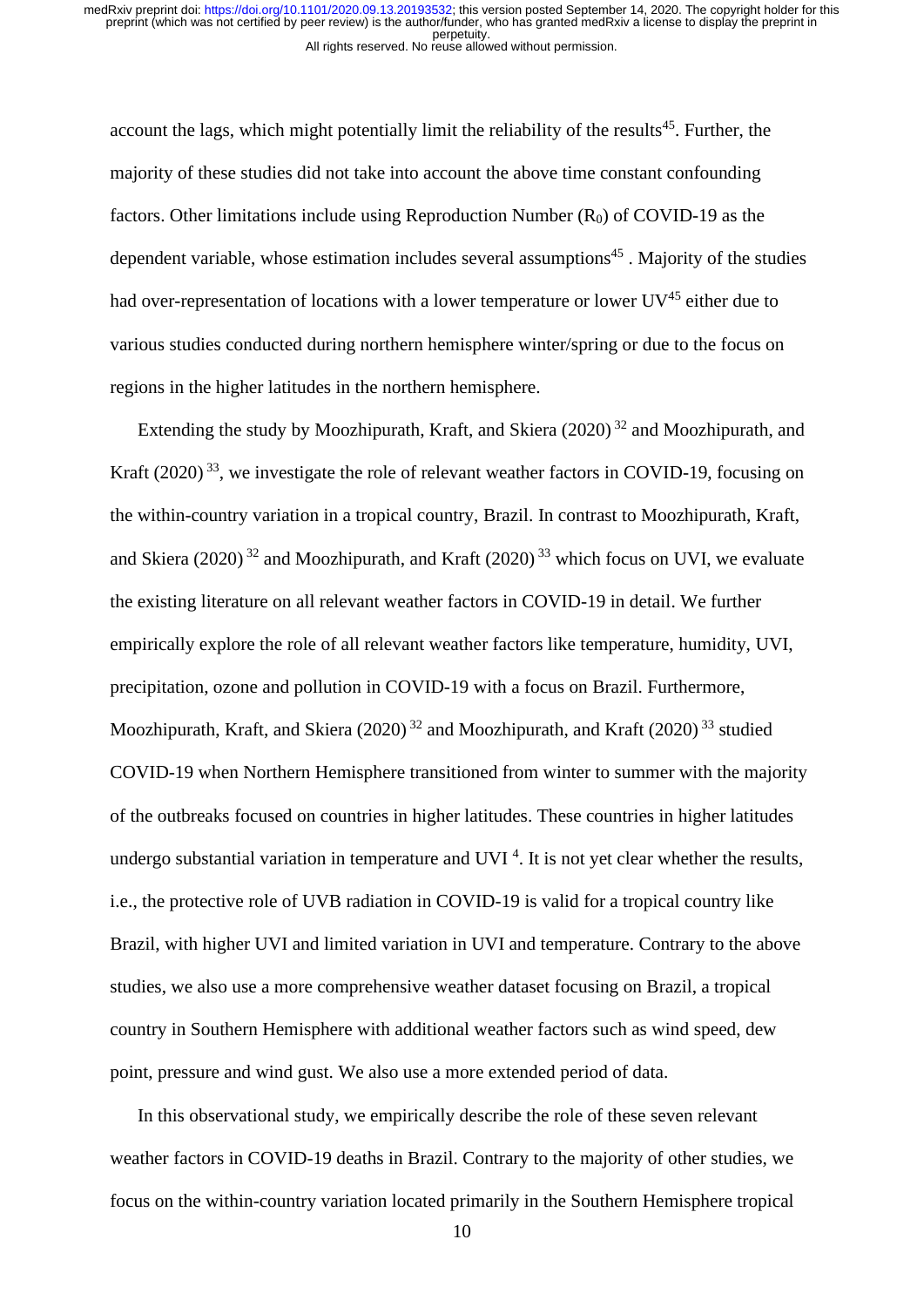region, consider time lags and control for all time-constant and various time-varying confounding factors. Further, we consider all relevant weather factors as well as analyze extended periods of data. In robustness checks, we also incorporate additional time-varying weather parameters such as dewpoint, pressure, wind speed and wind gust as well as governmental regulations to ensure the robustness of our results.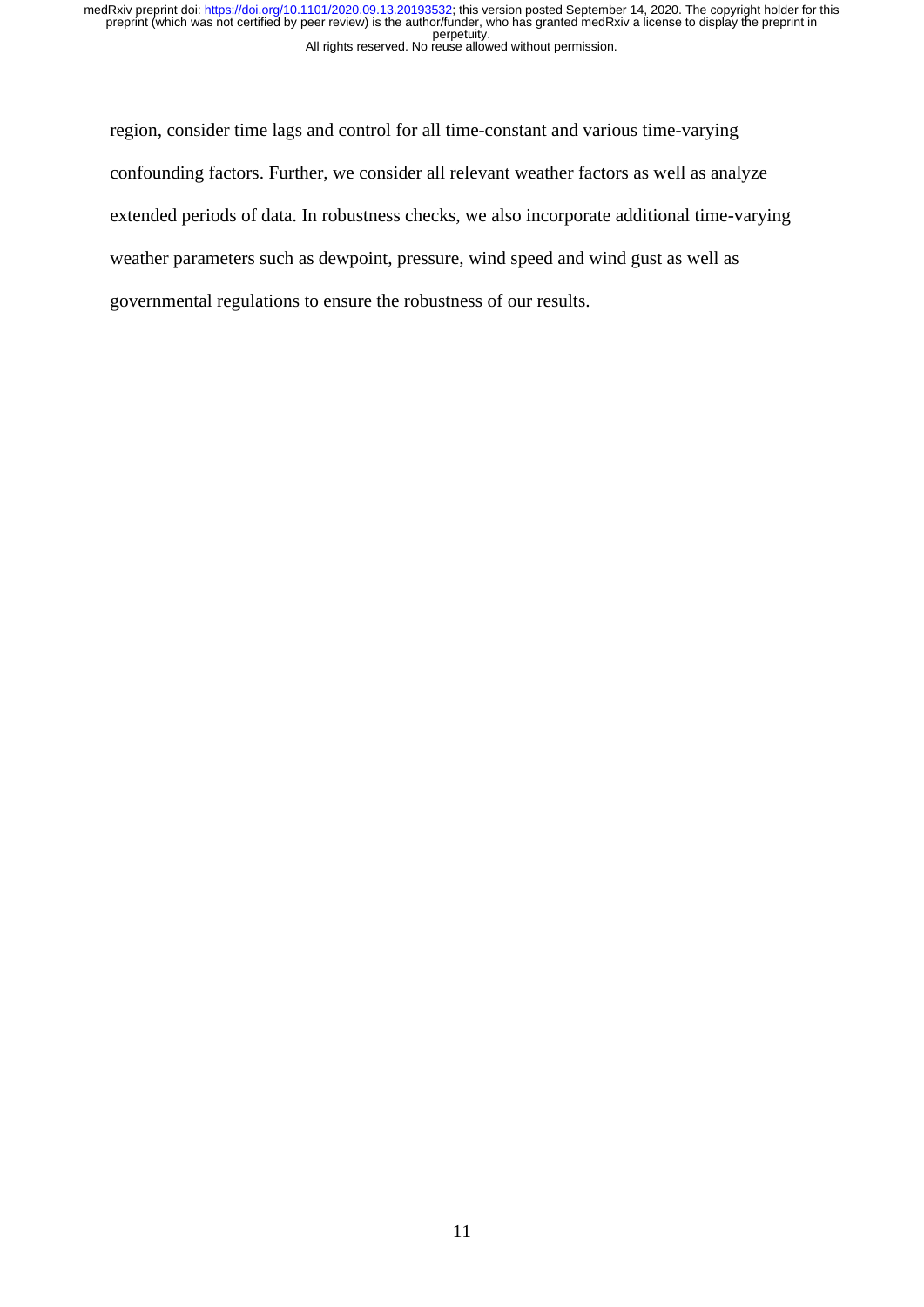All rights reserved. No reuse allowed without permission.

| Table 1: Review of Studies Exploring Weather Factors in COVID-19                                                                                                                                                                                                   |                                                                           |                          |                                                                                                                               |          |               |        |                                 |                    |                                               |                                                               |                                                   |                                     |
|--------------------------------------------------------------------------------------------------------------------------------------------------------------------------------------------------------------------------------------------------------------------|---------------------------------------------------------------------------|--------------------------|-------------------------------------------------------------------------------------------------------------------------------|----------|---------------|--------|---------------------------------|--------------------|-----------------------------------------------|---------------------------------------------------------------|---------------------------------------------------|-------------------------------------|
|                                                                                                                                                                                                                                                                    |                                                                           |                          | <b>Association of Relevant</b><br><b>Weather Factors with COVID-</b><br>19 Spread, Cases or Deaths -<br><b>Focus of Study</b> |          |               |        |                                 |                    | <b>Controlled for</b><br><b>Other Factors</b> |                                                               |                                                   |                                     |
| <b>Authors</b>                                                                                                                                                                                                                                                     | <b>Focus Regions &amp;</b><br>Date of Latest Data<br>Used                 | Temperature              | Humidity                                                                                                                      | UV Index | Precipitation | Ozone  | (e.g., Visibility)<br>Pollution | <b>Cloud Cover</b> | All Relevant<br>Weather<br><b>Factors</b>     | Other Weather<br>Pressure etc.<br><b>Factors</b>              | Controlled for<br>All<br>Time-Constant<br>Factors | Time<br>Dimension<br><u>or Lags</u> |
| Sajadi et al. (2020) 10                                                                                                                                                                                                                                            | 50 Cities, Global;<br>10 March 2020                                       |                          |                                                                                                                               |          |               |        |                                 |                    | No                                            | No                                                            | No                                                | No                                  |
| Sarkodie et al. (2020) <sup>14</sup>                                                                                                                                                                                                                               | Top 20 countries<br>with COVID-19<br>cases:<br>27 April 2020              |                          |                                                                                                                               |          | $\! +$        |        |                                 |                    | No                                            | Wind<br>Speed,<br>Pressure,<br>Dew Point                      | Yes                                               | No                                  |
| Bashir et al. (2020) <sup>48</sup>                                                                                                                                                                                                                                 | New York City;<br>12 April 2020                                           | $^{+}$                   | $\ast$                                                                                                                        |          | $\ast$        |        | $+$                             |                    | No                                            | Wind<br>Speed                                                 | No                                                | No                                  |
| Lin et al. (2020) <sup>49</sup>                                                                                                                                                                                                                                    | Mainland China;<br>29 February 2020                                       | $\overline{\phantom{0}}$ | $\ast$                                                                                                                        |          |               |        |                                 |                    | N <sub>o</sub>                                |                                                               |                                                   |                                     |
| Xu et al. (2020) 45                                                                                                                                                                                                                                                | Global (R <sub>0</sub> ); Focus<br>on the US; 22 April<br>2020            |                          |                                                                                                                               |          |               | $^{+}$ | $^{+}$                          | $\ast$             | Yes                                           | Wind<br>Speed,<br>Pressure                                    | Yes                                               | Yes                                 |
| Jüni et al. (2020) <sup>11</sup>                                                                                                                                                                                                                                   | Global excluding<br>China, South Korea,<br>Italy & Iran;<br>20 March 2020 | $\ast$                   |                                                                                                                               |          |               |        |                                 |                    | N <sub>o</sub>                                | No                                                            | No                                                | No                                  |
| Oliveiros et al. (2020) <sup>50</sup>                                                                                                                                                                                                                              | Mainland China;<br>1 March 2020                                           |                          |                                                                                                                               |          | $\ast$        |        |                                 |                    | No                                            | Wind<br>Speed                                                 | No                                                | No                                  |
| Zhang et al. (2020) <sup>51</sup>                                                                                                                                                                                                                                  | 219 Chinese Cities;                                                       | $\qquad \qquad -$        | $^{+}$                                                                                                                        |          |               |        | $^{+}$                          |                    | No                                            | Wind<br>Speed                                                 | N <sub>0</sub>                                    | No                                  |
| Moozhipurath et al.<br>$(2020)$ <sup>32</sup> ; Moozhipurath<br>et al. (2020) <sup>33</sup>                                                                                                                                                                        | 15232 / 13633<br>Countries;<br>8 May 2020                                 |                          |                                                                                                                               |          |               |        |                                 |                    | Yes                                           | No                                                            | Yes                                               | Yes                                 |
| Bu et al. (2020) <sup>52</sup>                                                                                                                                                                                                                                     | 2 Cities - China;<br>4 February 2020                                      |                          | $^{+}$                                                                                                                        |          |               |        |                                 |                    | No                                            | No                                                            | No                                                | No                                  |
| Menebo (2020) <sup>46</sup>                                                                                                                                                                                                                                        | Oslo, Norway;<br>2 May 2020                                               | $^{+}$                   |                                                                                                                               |          | $\! +$        |        |                                 |                    | No                                            | Wind<br>Speed                                                 | N <sub>0</sub>                                    | Yes                                 |
| Ran et al. (2020) <sup>20</sup>                                                                                                                                                                                                                                    | 154 Chinese Cities<br>(R <sub>0</sub> ); 29 February<br>2020              |                          |                                                                                                                               |          |               |        |                                 |                    | $\rm No$                                      | No                                                            | No                                                | No                                  |
| Briz-Redón et al. (2020)<br>53                                                                                                                                                                                                                                     | Provinces, Spain;<br>28 March 2020                                        | $\ast$                   |                                                                                                                               |          |               |        |                                 |                    | No                                            | No                                                            | No                                                | Yes                                 |
| Coelho et al. (2020) 54                                                                                                                                                                                                                                            | 65 Countries;<br>31 March 2020                                            | $\ast$                   |                                                                                                                               |          | $^{+}$        |        |                                 |                    | No                                            | No                                                            | No                                                | No                                  |
| Yao et al. (2020) 55                                                                                                                                                                                                                                               | Chinese Cities (R <sub>0</sub> );<br>9 March 2020;                        | $\ast$                   |                                                                                                                               | ∗        |               |        |                                 |                    | No                                            | No                                                            | No                                                | No                                  |
| Rosario et al. (2020) <sup>47</sup>                                                                                                                                                                                                                                | 1 state in Brazil - Rio<br>De Janiro;<br>28 April 2020                    |                          | $\ast$                                                                                                                        |          | $\ast$        |        |                                 |                    | No                                            | Wind<br>Speed                                                 | No                                                | No                                  |
| Auler et al. (2020) <sup>4</sup>                                                                                                                                                                                                                                   | 5 cities in Brazil;<br>13 April 2020                                      | $^+$                     | $^{+}$                                                                                                                        |          | $\ast$        |        |                                 |                    | No                                            | No                                                            | No                                                | No                                  |
| Prata et al. $(2020)^2$                                                                                                                                                                                                                                            | 27 cities in Brazil;<br>1 April 2020                                      | $\qquad \qquad -$        |                                                                                                                               |          |               |        |                                 |                    | No                                            | No                                                            | No                                                | No                                  |
| Neto et al. (2020) 56                                                                                                                                                                                                                                              | Capital cities in<br>Brazil;<br>1 May 2020                                | $\ast$                   | $^{+}$                                                                                                                        |          |               |        |                                 |                    | No                                            | Wind<br>Speed,<br>Dew Point                                   | No                                                | No                                  |
| <b>This Study</b>                                                                                                                                                                                                                                                  | 27 Administrative<br><b>Regions of Brazil;</b><br><b>24 August 2020</b>   |                          |                                                                                                                               |          |               |        | ∗                               |                    | Yes                                           | Wind<br>Speed,<br>Dew Point,<br>Pressure,<br><b>Wind Gust</b> | Yes                                               | Yes                                 |
| Note: Legends indicating the association of weather factors with COVID-19; +: Positive association; -: Negative association; *: No association;<br>Blanks: Respective factor was not considered in the study or used as control variables & not explored in detail |                                                                           |                          |                                                                                                                               |          |               |        |                                 |                    |                                               |                                                               |                                                   |                                     |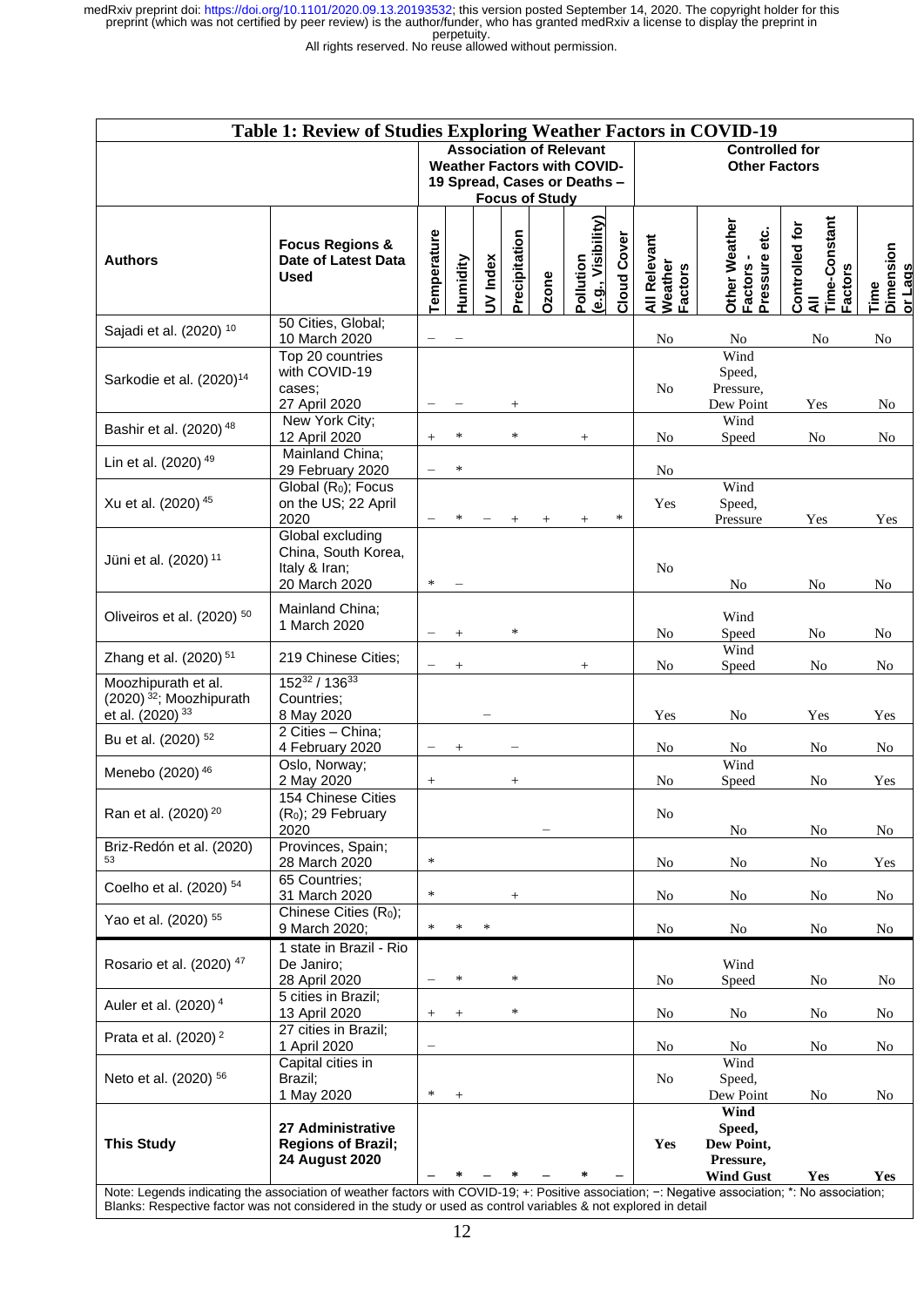### <span id="page-12-0"></span>**4 Methods**

#### <span id="page-12-1"></span>**4.1 Description of Data**

We sourced COVID-19 data, covering across 27 administrative regions (26 states, 1) Federal District) of Brazil from the publicly available data published by the Ministry of Health, Brazil (https://covid.saude.gov.br/). The dataset covers 182 days from 25 February 2020 until 24 August 2020. We then used Python Geocoder to identify the latitude and longitude of these 27 administrative regions of Brazil (26 states, 1 Federal District). We then collected the daily weather data from<https://darksky.net/> for these 27 administrative regions, based on the above latitude and longitude information. Subsequently, we merged these data to construct the final dataset at an administrative region level, as outlined in Table 2. All of these 27 administrative regions have reported more than 20 COVID-19 cumulative infections as of 24 August 2020. To ensure that the observations at the early stage of COVID-19 do not bias our results, we removed all 20 daily observations at the beginning of the outbreak for each administrative region.

The dataset consists of the cumulative daily number of COVID-19 deaths at an administrative region level along with relevant weather factors such as temperature (minimum and maximum – both in degrees Celsius  $(^{\circ}C)$ ), relative humidity (percentage, scale 0% -100%)), UV Index (on a linear scale : 0 - 11+)), precipitation (mm per hour (mmph)), ozone (Dobson Unit (DU)), visibility (Kilometers (KM)) and cloud cover (percentage of cloud cover, on a scale :  $0 - 1$ ). Table 3 summarizes the descriptive statics of our dataset. As of 24 August 2020, on average per 27 administrative regions in Brazil, cumulative COVID-19 deaths were 4,270, and the growth rate of daily COVID-19 deaths was 0.007. The average growth rate of daily COVID-19 deaths was 0.05 across administrative regions, and the study period. Minimum temperature and maximum temperature across these administrative regions and the study period were 17.9  $\degree$ C and 29.0  $\degree$ C respectively. Further, relative humidity and

13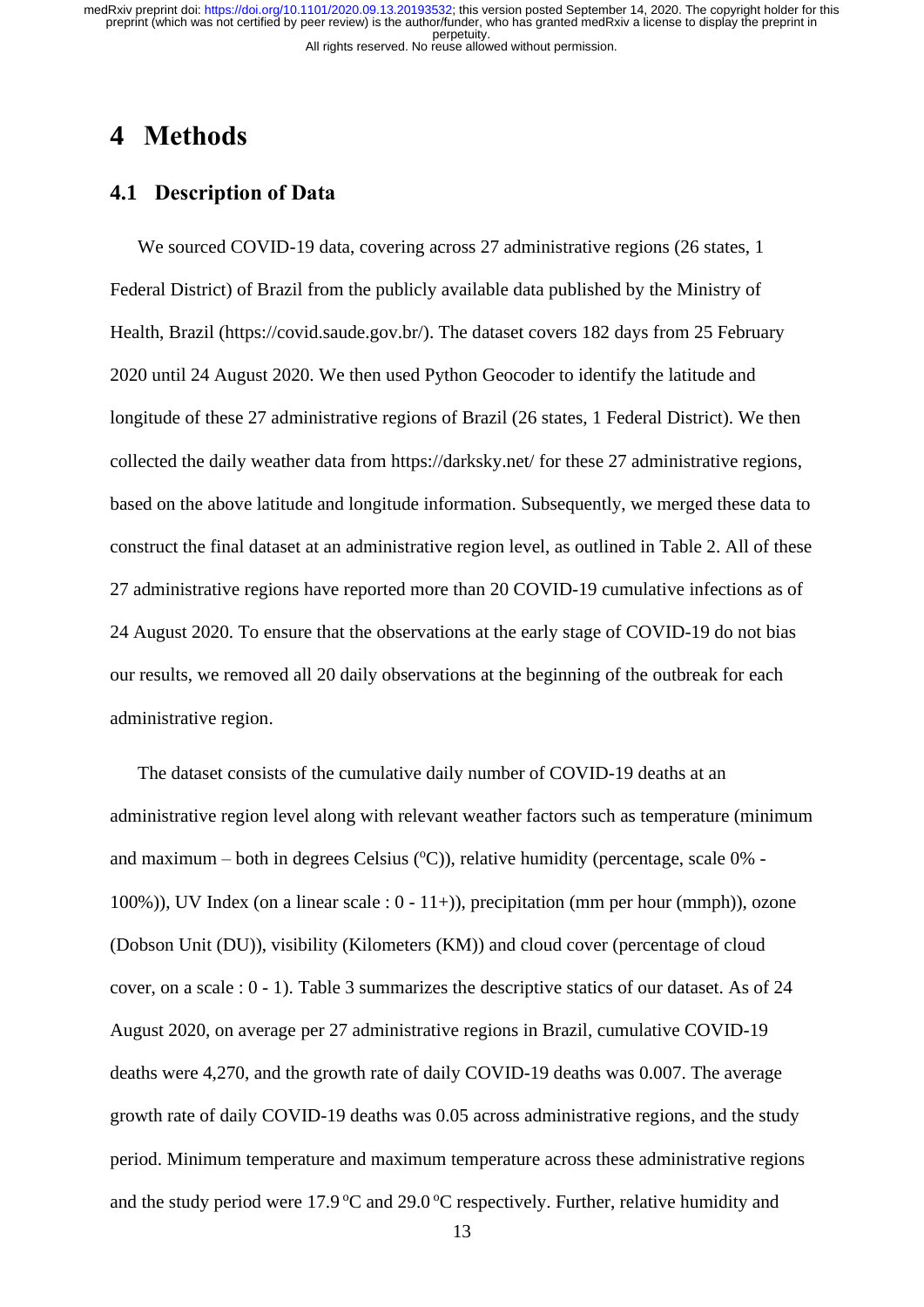UVI were on average, 75.9% and 7.4, respectively. Precipitation, ozone, visibility and cloud

cover were on average 0.14 mmph, 15.7 KM, 257 DU and 0.45 or 45% respectively.

#### **Table 2: Summary of the Dataset**

Number of administrative regions of Brazil in our data set

… > 0 cumulative COVID-19 deaths before 24 Aug 2020

… > 20 cumulative COVID-19 infections before 24 Aug 2020

Level of data granularity Daily

Data Source of daily COVID-19 deaths & cases at an administrative region level

Latitude and longitude information for each administrative region

27 regions

(26 states, 1 Federal District)

27 regions

(26 states, 1 Federal District)

27 regions

(26 states, 1 Federal District)

Time-period 25 February 2020 – 24 August 2020 (Duration: 182 days)

> Ministry of Health, Brazil, https://covid.saude.gov.br/

> > Python Geocoder

Weather data (daily) Dark Sky <https://darksky.net/>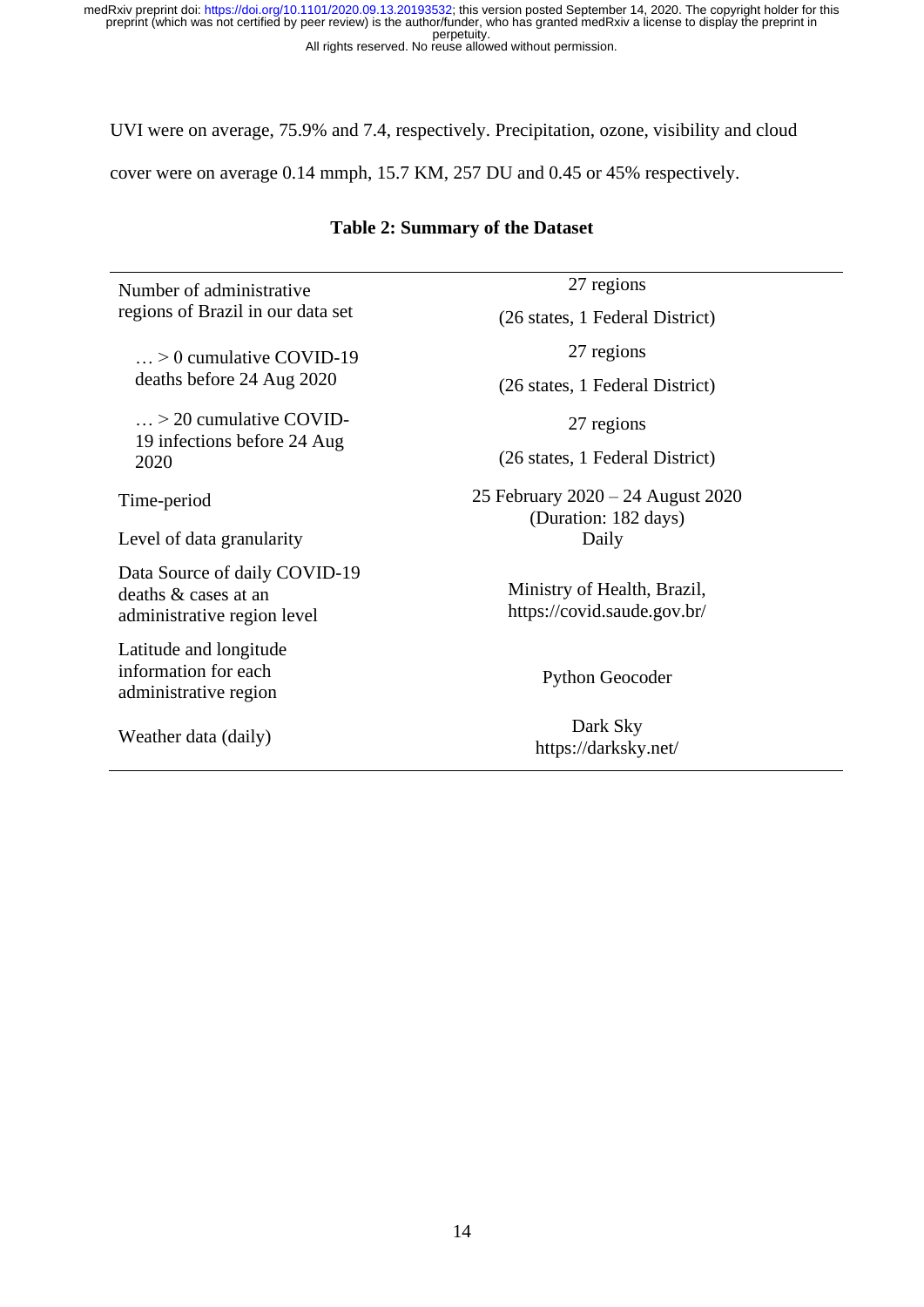All rights reserved. No reuse allowed without permission.

| Variable                                                                 | Number of<br>Administrative<br>Regions | Number of<br><b>Observations</b> | Mean  | Std.<br>Dev. | Min              | Max    |
|--------------------------------------------------------------------------|----------------------------------------|----------------------------------|-------|--------------|------------------|--------|
| Cumulated COVID-19 deaths on 24<br>August                                | 27                                     | 27                               | 4,270 | 5,764        | 579              | 28,505 |
| Growth rate of cumulative COVID-<br>19 deaths on 24 August               | 27                                     | 27                               | 0.007 | 0.005        | $\boldsymbol{0}$ | 0.018  |
| Daily growth rate of cumulative<br>COVID-19 deaths                       | 27                                     | 3,882                            | 0.05  | 0.09         | 0.004            | 1.39   |
| Daily growth rate of CFR on 24<br>August                                 | 27                                     | 27                               | 0.002 | 0.005        | 0.011            | 0.012  |
| Daily growth rate of CFR covering<br>all observations from the beginning | 27                                     | 3,882                            | 0.001 | 0.08         | $-0.80$          | 1.24   |
| Time-passed by from first reported<br>infection until 24 August          | 27                                     | 27                               | 164   | 6            | 156              | 181    |
| Daily Ultraviolet index (UVI)                                            | 27                                     | 3,921                            | 7.4   | 2.0          | 3                | 13     |
| Daily cloud index                                                        | 27                                     | 3,921                            | 0.45  | 0.30         | $\mathbf{0}$     | 1      |
| Daily ozone level                                                        | 27                                     | 3,921                            | 257   | 9            | 234              | 315    |
| Daily visibility level                                                   | 27                                     | 3,921                            | 15.7  | 1.2          | 0.6              | 16.1   |
| Daily relative humidity level                                            | 27                                     | 3,921                            | 75.9  | 13.7         | 31               | 100    |
| Daily precipitation level                                                | 27                                     | 3,921                            | 0.14  | 0.28         | $\boldsymbol{0}$ | 2.8    |
| Minimum temperature per day within<br>an administrative region           | 27                                     | 3,921                            | 17.9  | 4.3          | $-2.6$           | 25.1   |
| Maximum temperature per day<br>within an administrative region           | 27                                     | 3,921                            | 29.0  | 4.3          | 10.3             | 39.9   |

#### **Table 3: Descriptive Statistics of Data Set**

### <span id="page-14-0"></span>**4.2 Description of Methodology**

We use a log-linear fixed-effects model to the above panel dataset of 27 administrative regions in Brazil across 182 days (n=3882). We use the cumulative COVID-19 deaths as the dependent variable and the case-fatality-rate (CFR) for robustness checks. Further, our model isolates the association of these relevant weather factors from all time-constant and various time-varying region-specific factors. We account for the lag effects of these weather factors by including 42 days moving averages of these weather parameters daily per region. Our fixed-effects model demeans the structural model and isolates these weather factors from region-specific time-constant factors analytically. We provide a detailed explanation of our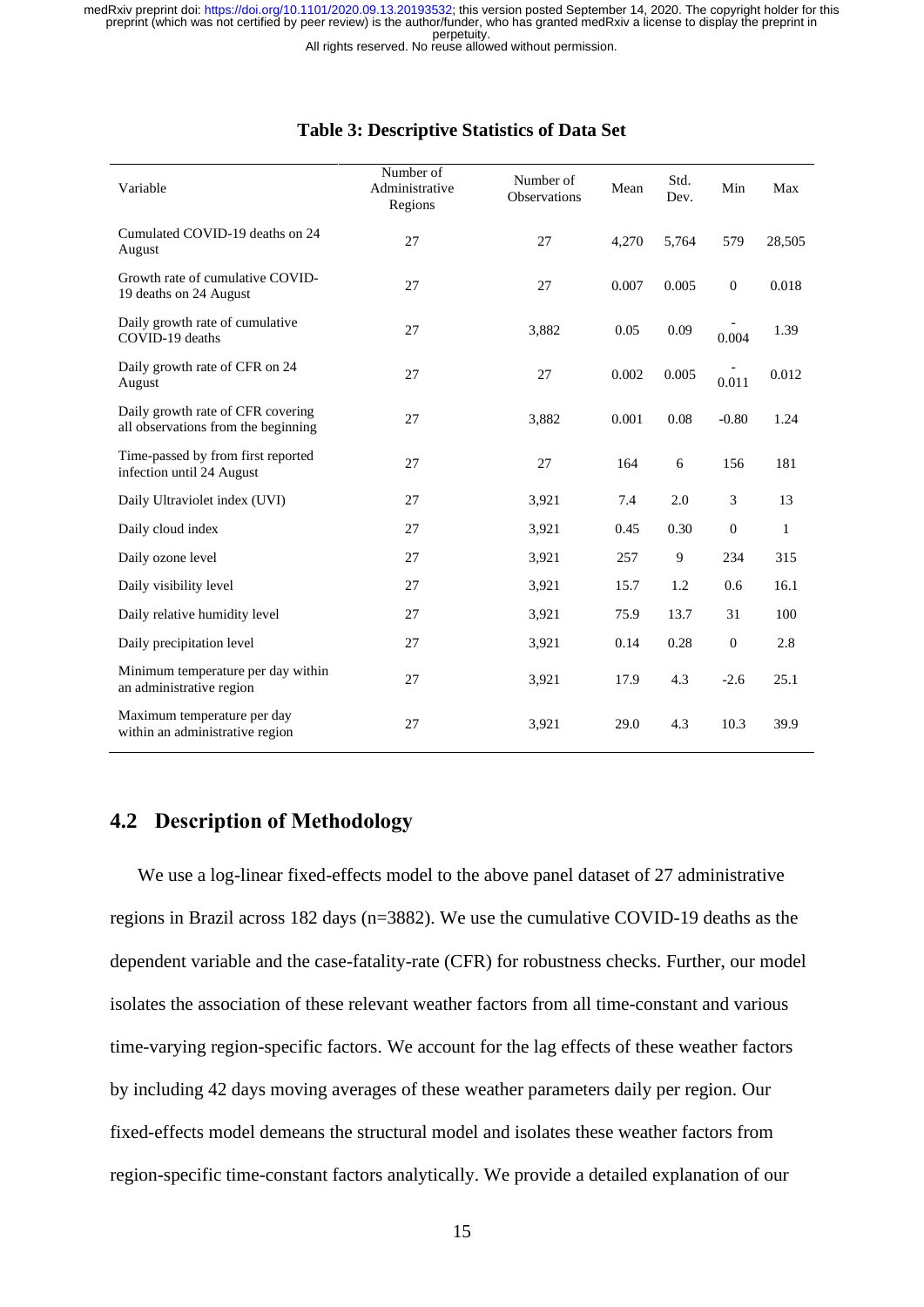methodology and the interpretation of these associations in section 1 and section 2 in the *Supplementary Appendix*.

### <span id="page-15-0"></span>**5 Results**

We summarize our main results in Table 4. After controlling for all time-constant and various time-varying confounding factors, we note a substantial and significant negative association of daily growth rates of cumulative COVID-19 deaths (COVID-19 daily deaths growth rate) with UVI, cloud cover, maximum temperature and ozone, with a moving average window of 42 days (Model 1 in Table 4). Specifically, a permanent unit increase of UVI, maximum temperature and ozone are independently associated with a decline of 6.0 percentage points [ $p<0.001$ ], 1.8 percentage points [ $p<0.01$ ] and 0.3 percentage points [ $p<0$ . 1] in COVID-19 deaths growth rate. A unit percentage increase in cloud cover is associated with 0.148 percentage points [p<0.05] decline in COVID-19 deaths growth rate. These results indicate their respective protective roles.

Further, we explore what these associations mean in relative terms over a period of 2 weeks. A unit increase of UVI, maximum temperature and ozone are associated with a decline of 48% (=  $-0.06 \cdot \frac{14}{43}$  $\frac{14}{42}/0.05$ , 14.4% (= -0.018  $\cdot \frac{14}{42}$  $\frac{14}{42}$ /0.05), and 2.4% (= -0.003  $\cdot \frac{14}{42}$  $\frac{14}{42}/0.05$ of daily growth rates of COVID-19 deaths as compared to the average daily growth rates over two weeks (14 days). As these results indicate, the above associations are substantial in relative terms, over a period of two weeks. Model 2 of Table 4 outlines that the results are consistent, even when we use CFR as the dependent variable. The estimated associations in Model 2 are weaker than those of Model 1 as the weather factors not only affect the COVID-19 deaths but also the infections, as outlined in section 2 of this manuscript.

We check the robustness of our results in Table S1 in *Supplementary Appendix*. We include additional time-varying weather parameters such as dewpoint, pressure, wind speed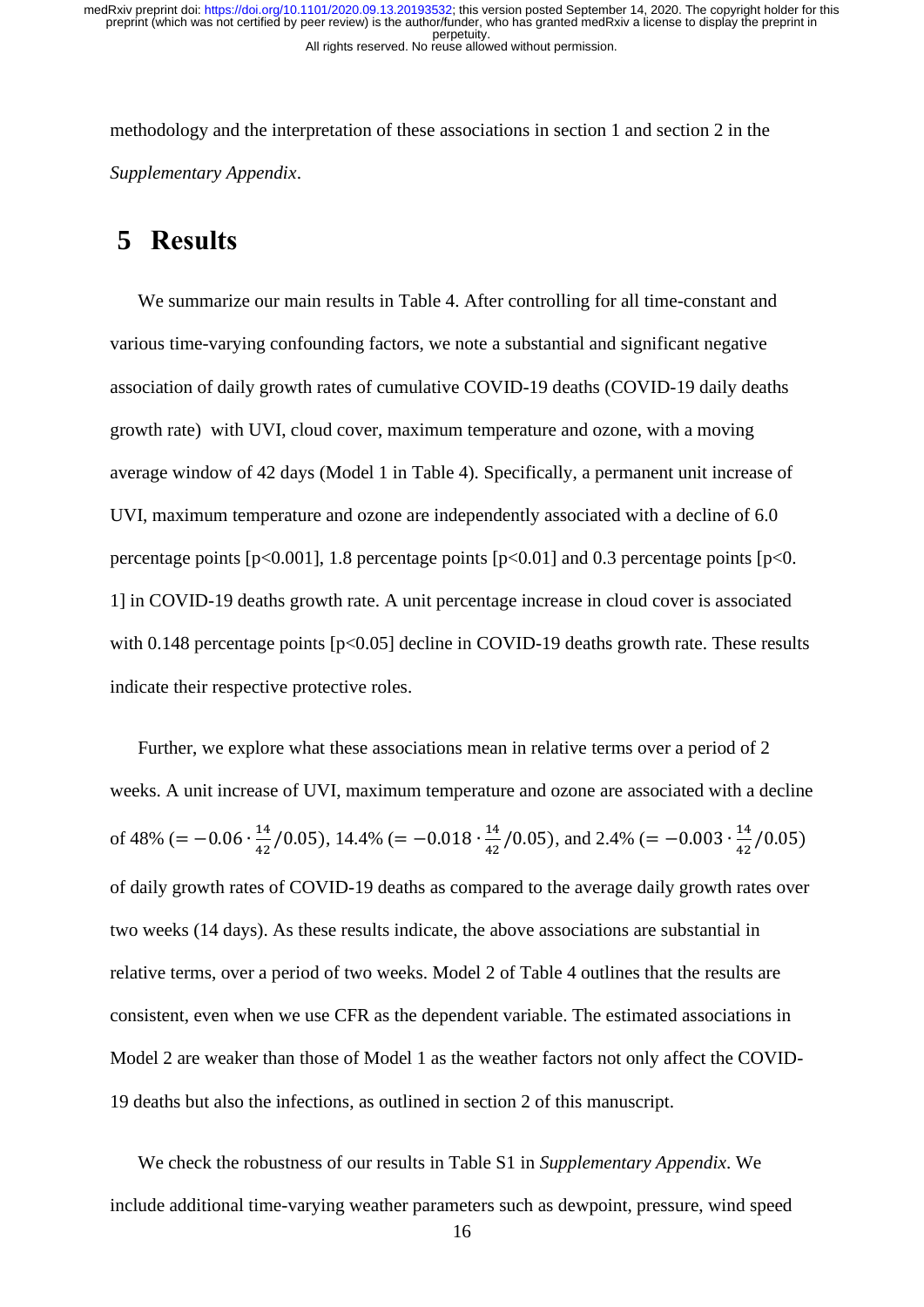and wind gust. We find our results to be consistent across various model specifications, especially for UVI and cloud cover, even after incorporating these additional time-varying weather parameters.

#### **Table 4: Effect of Weather Factors on Cumulative COVID-19 Deaths in Brazil**

|                         | Model 1                | Model 2            |
|-------------------------|------------------------|--------------------|
| Dependent Variable      | <b>COVID-19 Deaths</b> | <b>CFR</b>         |
| <b>UVI</b>              | $-0.060***(-5.83)$     | $-0.047***(-5.73)$ |
| Precipitation           | 0.038(0.46)            | 0.011(0.17)        |
| Cloud Index             | $-0.148*(-2.29)$       | $-0.135**(-2.82)$  |
| Ozone                   | $-0.003 + (-1.73)$     | $-0.003*(-2.27)$   |
| <b>Visibility Level</b> | 0.002(0.22)            | 0.002(0.15)        |
| <b>Humidity Level</b>   | $-0.00002(-0.02)$      | $-0.001(-0.48)$    |
| Temperature Max         | $-0.018**(-3.06)$      | $-0.012*(-2.35)$   |
| Temperature Min         | $-0.005(-0.79)$        | 0.0003(0.07)       |

#### **Control Variables**

| Time Trend of Growth Rate                  | Region-specific Linear and<br><b>Squared Time Trends</b> | Region-specific Linear and<br><b>Squared Time Trends</b> |  |  |
|--------------------------------------------|----------------------------------------------------------|----------------------------------------------------------|--|--|
| Time Window for Moving<br>Averages in Days | 42                                                       | 42                                                       |  |  |
| Number of Estimates                        | $8 (+27 FE + 54 TRSE)$                                   | $8 (+27 FE + 54 TRSE)$                                   |  |  |
| Number of Observations                     | 3,882                                                    | 3,882                                                    |  |  |
| Number of Administrative<br>Regions        | 27                                                       | 27                                                       |  |  |
| R-squared-Adj                              | 32.78%                                                   | 9.64%                                                    |  |  |

Note:  $\div$ :  $p < 0.10$ ,  $\div$ :  $p < 0.05$ ,  $\div$ :  $p < 0.01$ . t-statistics based on robust standard errors in parentheses. FE stands for region fixed-effects, TRSE stands for time region-specific effects.

### <span id="page-16-0"></span>**6 Discussion**

We observe a significant negative association of COVID-19 daily growth rate in Brazil

with weather factors - UVI, temperature, ozone and cloud cover. Specifically, a unit increase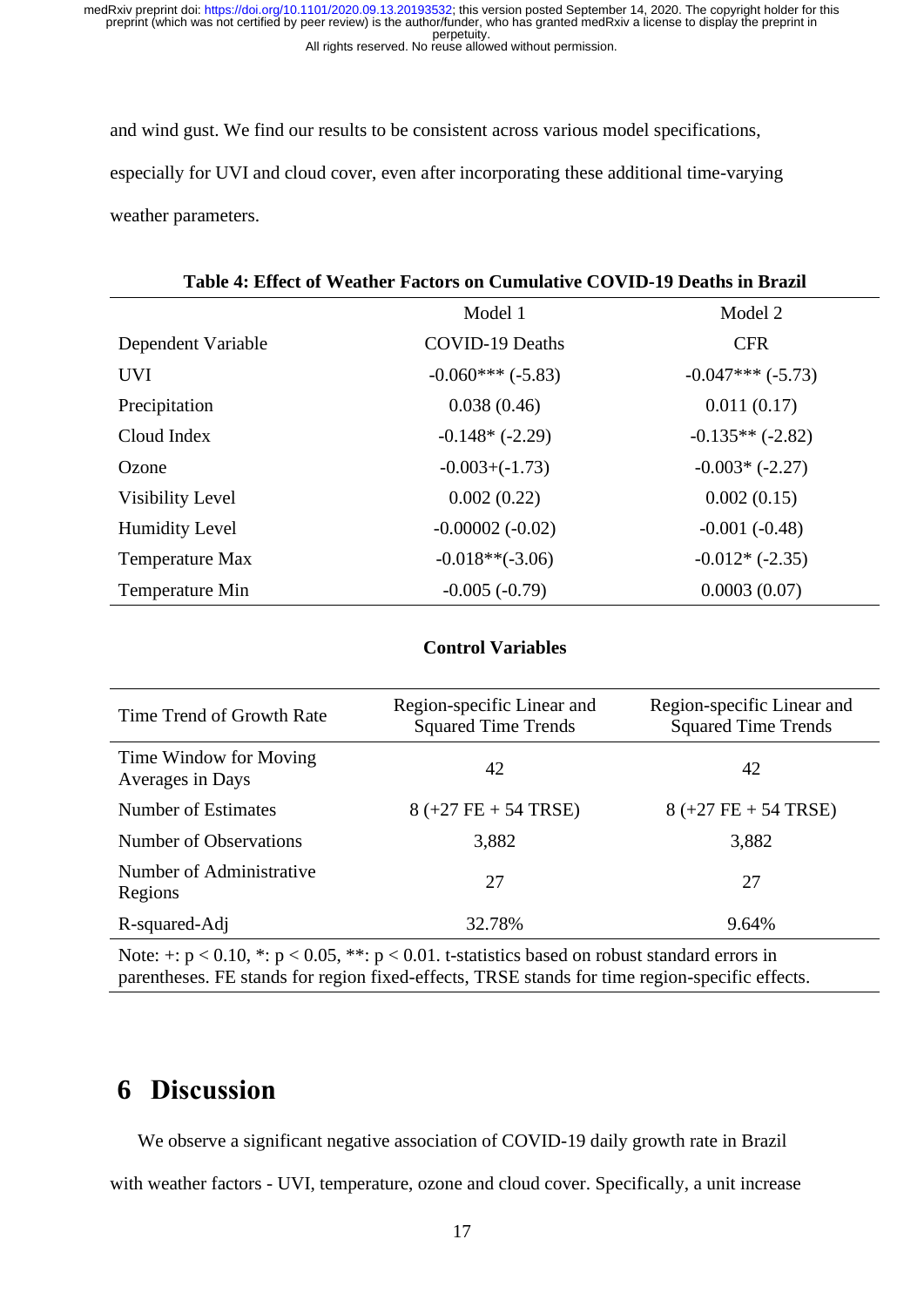in UVI, maximum temperature, and ozone independently associate with 6.0 percentage points  $[p<0.001]$ , 1.8 percentage points  $[p<0.01]$  and 0.3 percentage points  $[p<0.1]$  decline in COVID-19 deaths growth rate. Further, a unit percentage increase in cloud cover associates with a decline of 0.148 percentage points  $[p<0.05]$  in COVID-19 deaths growth rate. These results translate into a substantial decline of COVID-19 daily deaths growth rate as compared to the average daily growth rates over two weeks (14 days) in relative terms especially for UVI (48%) and maximum temperature (14.4%). These results assume significance since the average UVI and average temperature are relatively high and their variations are moderate in tropical regions compared to other regions. Surprisingly, contrary to other studies, we do not find any association between COVID-19 daily deaths growth rate and humidity, visibility and precipitation. We find our results to be consistent even when we use the CFR as the dependent variable.

Our results are consistent with various theoretical mechanisms through which weather factors may affect immunity, human behaviour as well as viral survival and transmission<sup>5</sup>. Prior studies indicate that in higher latitudes (above 35° latitude) during winter, ozone absorbs most of the UVB<sup>57</sup> and reduces the protective role of UVB. However, it is surprising that even in a tropical country like Brazil with high average UV Index and most of the geographic area below 33°S, UVB radiation plays a crucial mitigating role in COVID-19. These results are consistent with the emerging observational and clinical findings related to the protective role of UVB radiation due to its role in the inactivation of viruses as well as vitamin D synthesis<sup>32,33,34,35,36</sup>. This finding can guide the policy decisions, for example – sensible sunlight exposure and vitamin D supplementation – even in tropical countries.

We anticipate that temperature may play a protective role in COVID-19 in Brazil since higher temperature reduces the spread of COVID-19 and thereby the likelihood of deaths plausibly due to its effect on viral survival and transmission. These results are consistent with the majority of the existing studies on other viruses such as  $SARS-CoV<sup>58</sup>$ . In contrast with

18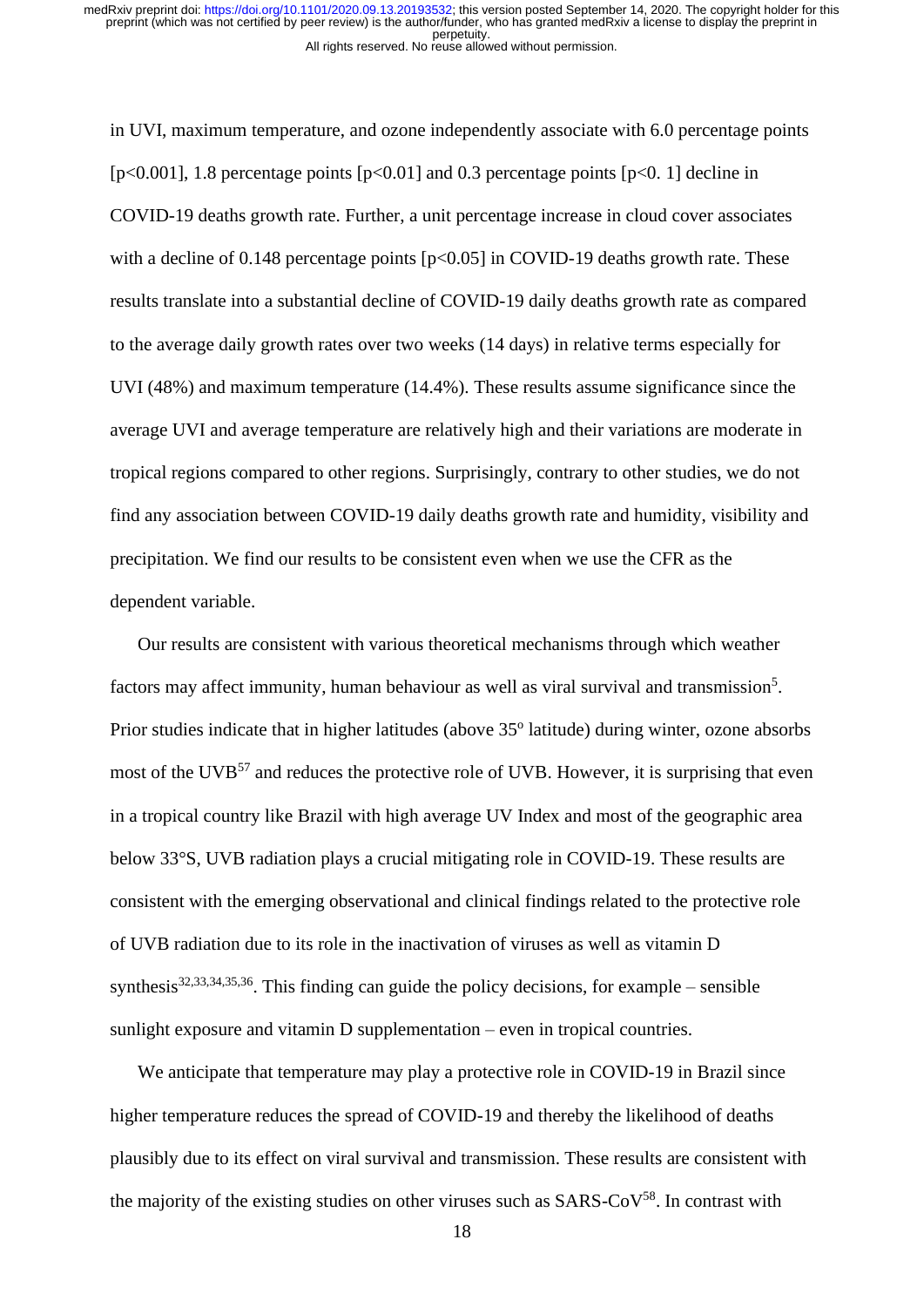some prior studies, we find a protective role of ozone in COVID-19<sup>20</sup> in Brazil<sup>45</sup>. This protective role may be plausibly due to its anti-viral effects<sup>20</sup>. Finally, the protective role of cloud cover in Brazil may be due to the changes in the behaviour of people – for example – more time spent indoors and thereby reducing the likelihood of transmission of COVID-19 outdoors. In contrast to many other studies<sup>45,10,15,50,51,46,52</sup>, we do not find any association between COVID-19 daily deaths growth rate and other weather factors such as humidity, visibility and precipitation in Brazil. We observe our results to be consistent across various model specifications, especially for UVI and cloud cover, even after incorporating additional time-varying weather parameters such as dewpoint, pressure, wind speed and wind gust.

We control for all time-constant and region-specific factors and different time-varying confounding factors $32,33$ . Nevertheless, we admit that we may not be able to exclude other time-varying confounding factors, which might affect our results $32,33$ . Our study uses the latest COVID-19 data with one of the comprehensive datasets available on weather in Brazil at an administrative region level.

In general, tropical countries do not undergo substantial variation in temperature and UVB radiation across seasons. However, our results indicate that even in such tropical countries, a consistent drop in UVI or temperature due to change of seasons (e.g., monsoon, rainy season, winter) may be associated with a substantial increase in the daily death growth rate of COVID-19. These results also serve as an early warning for tropical regions in the Northern Hemisphere which is transitioning to autumn/winter. Furthermore, our study indicates that with the arrival of summer (higher temperature and higher UVI), tropical countries in the southern hemisphere like Brazil may face a decline in COVID-19 deaths. We further acknowledge that our study results cannot be a substitute for health guidance for Brazil. However, we hope that the results of our study will guide further ecological studies and guide policy decision making in Brazil and other similar tropical countries.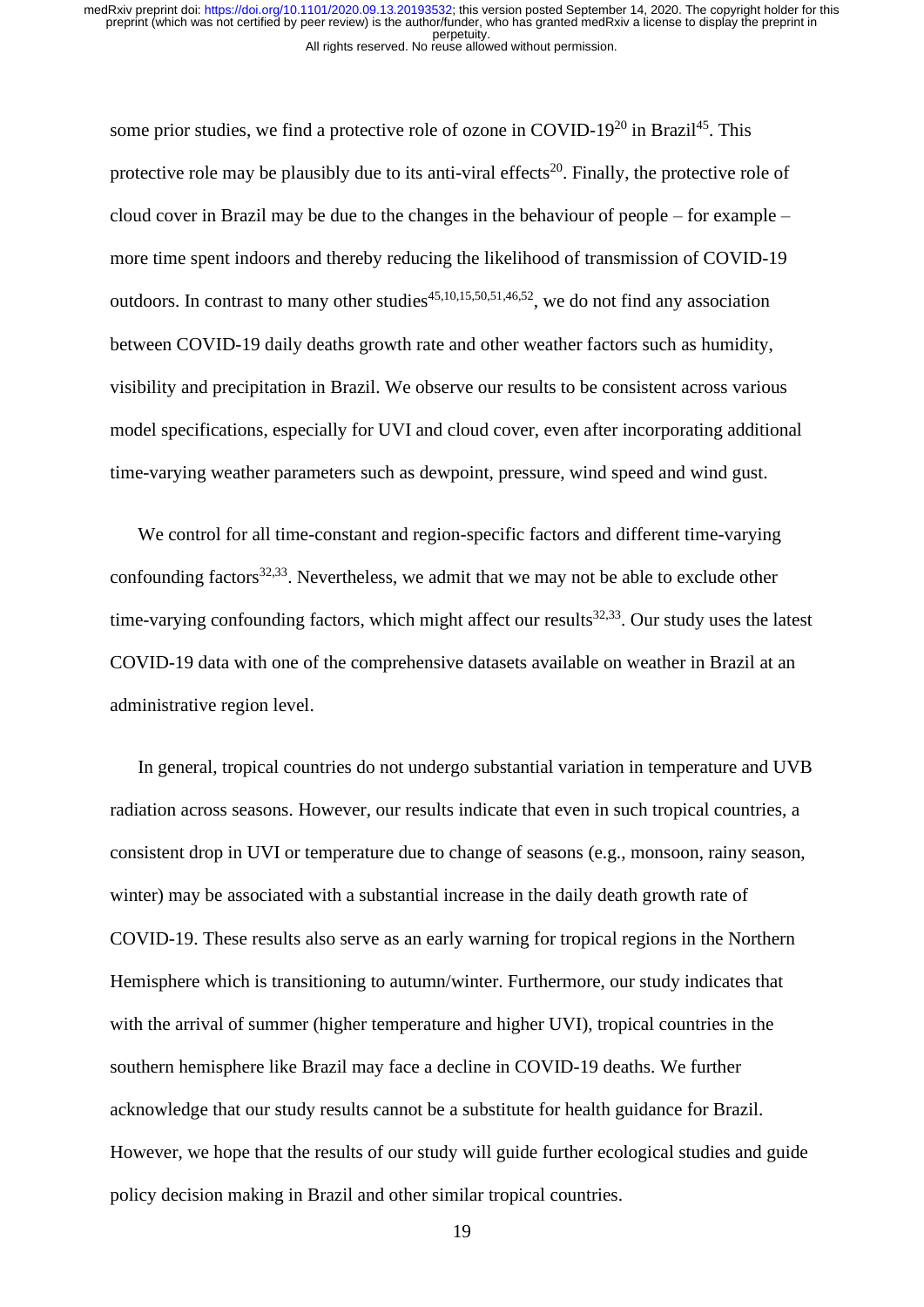### <span id="page-19-0"></span>**7 Declaration of Interests**

RKM is a PhD student at Goethe University, Frankfurt. He is a full-time employee of a multinational chemical company involved in vitamin D business and holds the shares of the company. This study is intended to contribute to the ongoing COVID-19 crisis and is not sponsored by his company. The views expressed in the paper are those of the authors and do not represent that of any organization. No other relationships or activities that could appear to have influenced the submitted work.

### <span id="page-19-1"></span>**8 Acknowledgements**

We would like to thank Lennart Kraft for his immense contribution to this paper and for providing inputs to this paper. We would like to acknowledge Sharath Mandya Krishna, for his immense contribution to this paper - for providing inputs and assisting with data collection, data transformation and data engineering. We thank Matthew Little for his inputs and his assistance in the review. We would also like to acknowledge Magdalena Ceklarz for her valuable contributions to our paper and the discussions about COVID-19 at different points in time.

### <span id="page-19-2"></span>**9 Author Contributions**

RKM conceptualised the research idea, conducted literature research, designed theoretical framework and collected COVID-19 data. RKM analyzed and interpreted the results and wrote the article.

### <span id="page-19-3"></span>**10 Role of the Funding Source**

This study is not sponsored by any organisation. The corresponding author had full access to all the data and had final responsibility for the submission decision.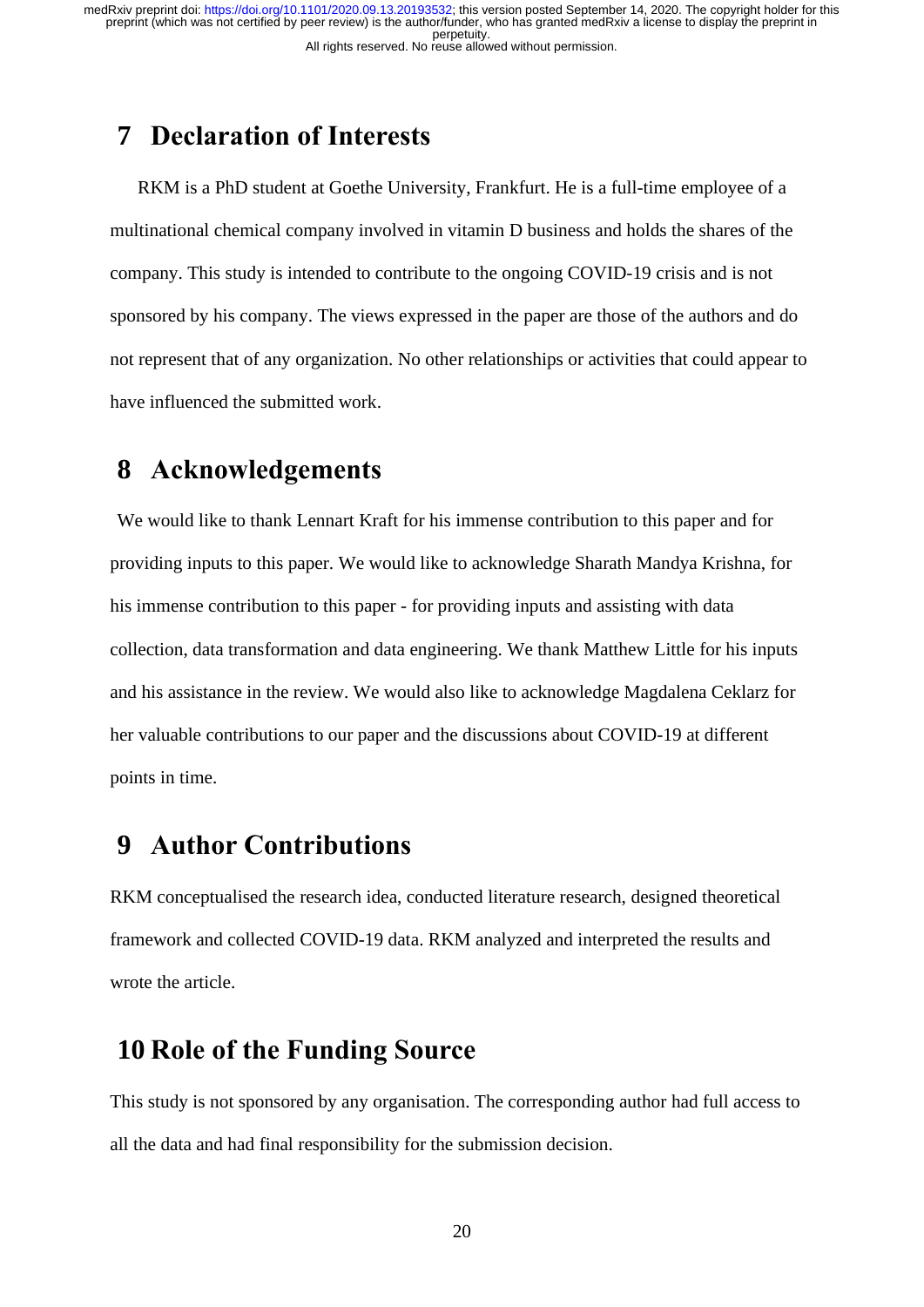# <span id="page-20-0"></span>**11 Additional Information**

Correspondence and requests for materials should be addressed to Rahul Kalippurayil Moozhipurath (rahulkm85@gmail.com).

# <span id="page-20-1"></span>**12 Data Sharing**

The data used in the study are sourced from publicly available sources. Data regarding COVID-19 are obtained on 25 August 2020 from *the data released by the Ministry of Health, Brazil* and can be accessed at https://covid.saude.gov.br/. Data regarding weather is obtained from *Dark Sky* on the 25 August, 2020 and can be accessed at https://darksky.net/. We will make specific data set used in this study available for any future research. Interested researchers can contact Rahul Kalippurayil Moozhipurath via email to get access to the data.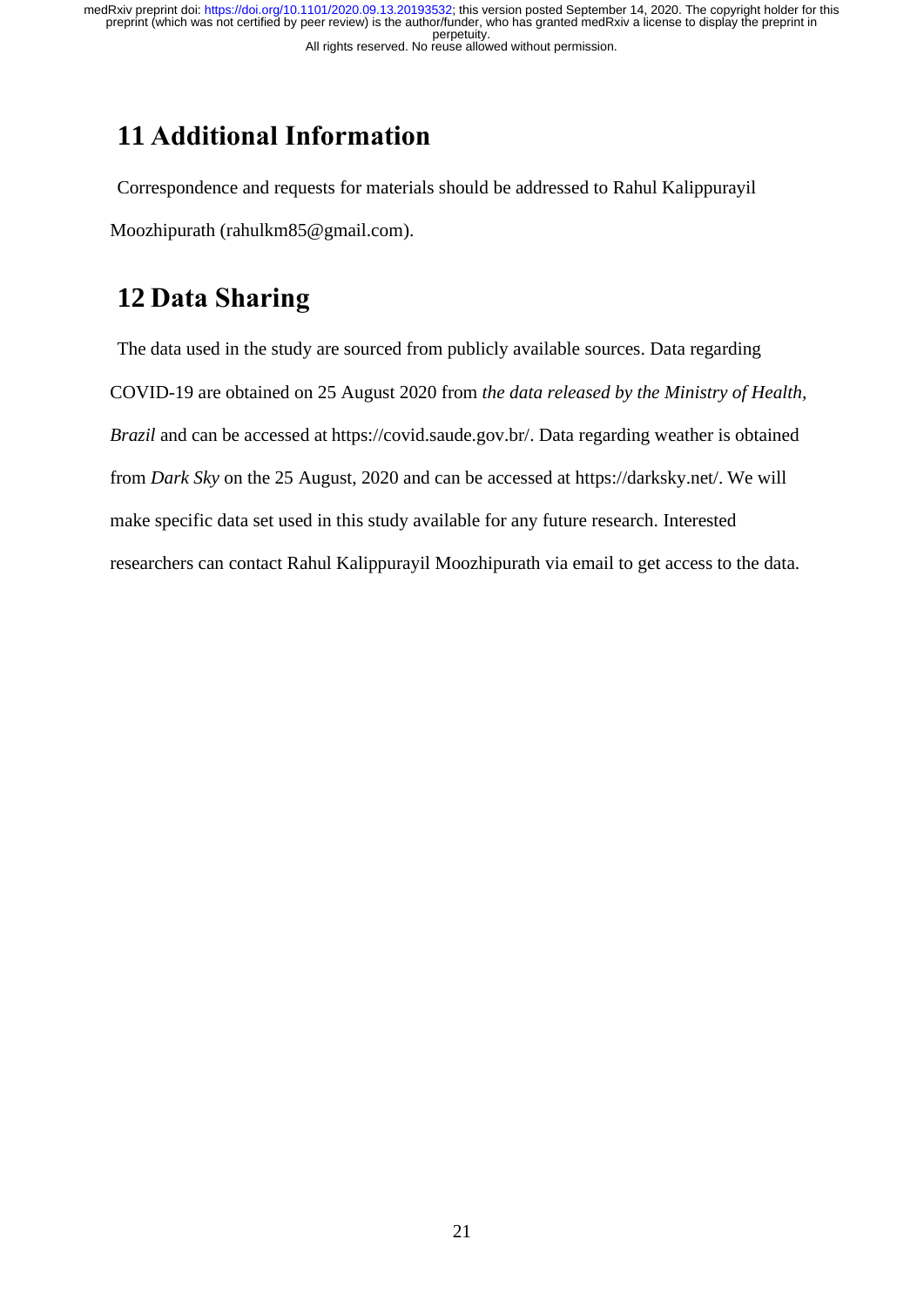## <span id="page-21-0"></span>**13 References**

- 1. Dong, E., Du, H. & Gardner, L. An interactive web-based dashboard to track COVID-19 in real time. *Lancet Infect. Dis.* **20**, 533–534 (2020).
- 2. Prata, D. N., Rodrigues, W. & Bermejo, P. H. Temperature significantly changes COVID-19 transmission in (sub)tropical cities of Brazil. *Sci. Total Environ.* **729**, 138862 (2020).
- 3. Alvares, C. A., Stape, J. L., Sentelhas, P. C., de Moraes Gonçalves, J. L. & Sparovek, G. Köppen's climate classification map for Brazil. *Meteorol. Z.* **22**, 711–728 (2013).
- 4. Auler, A. C., Cássaro, F. A. M., da Silva, V. O. & Pires, L. F. Evidence that high temperatures and intermediate relative humidity might favor the spread of COVID-19 in tropical climate: A case study for the most affected Brazilian cities. *Sci. Total Environ.* **729**, 139090 (2020).
- 5. Moriyama, M., Hugentobler, W. J. & Iwasaki, A. Seasonality of respiratory viral infections. *Annu. Rev. Virol.* **7**, (2020).
- 6. Chretien, J.-P., George, D., Shaman, J., Chitale, R. A. & McKenzie, F. E. Influenza forecasting in human populations: A scoping review. *PLOS ONE* **9**, e94130 (2014).
- 7. Shaman, J., Jeon, C. Y., Giovannucci, E. & Lipsitch, M. Shortcomings of vitamin D-based model simulations of seasonal influenza. *PLOS ONE* **6**, e20743 (2011).
- 8. Ianevski, A. *et al.* Low temperature and low UV indexes correlated with peaks of influenza virus activity in Northern Europe during 2010–2018. *Viruses* **11**, 207 (2019).
- 9. Yang, W. *et al.* Dynamics of influenza in tropical Africa: Temperature, humidity, and cocirculating (sub)types. *Influenza Other Respir. Viruses* **12**, 446–456 (2018).
- 10. Sajadi, M. M. *et al.* Temperature, humidity and latitude analysis to predict potential spread and seasonality for COVID-19. Preprint at http://dx.doi.org/10.2139/ssrn.3550308 (2020).
- 11. Jüni, P. *et al.* Impact of climate and public health interventions on the COVID-19 pandemic: a prospective cohort study. *CMAJ* **192**, E566–E573 (2020).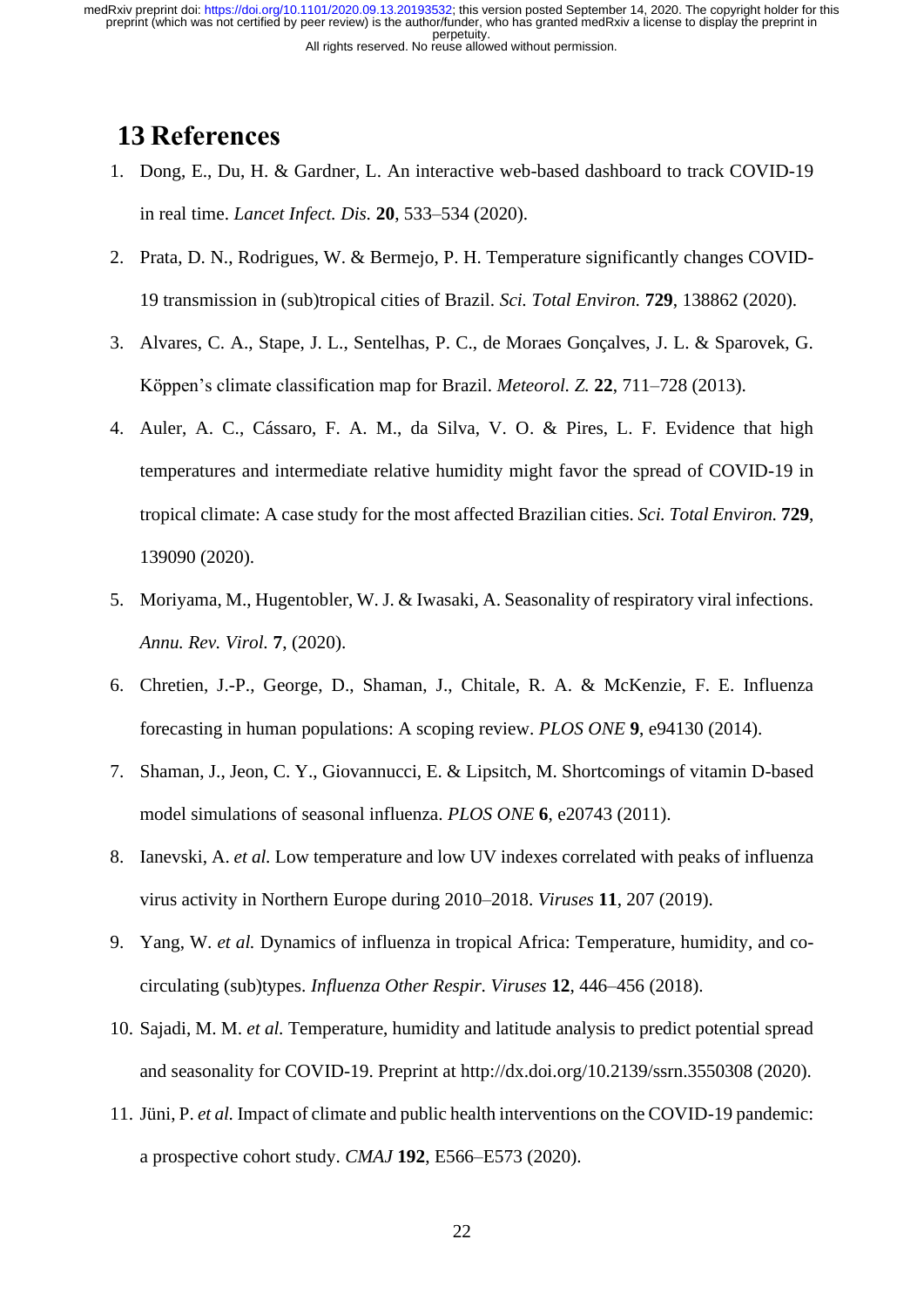- 12. Casanova, L. M., Jeon, S., Rutala, W. A., Weber, D. J. & Sobsey, M. D. Effects of air temperature and relative humidity on coronavirus survival on surfaces. *Appl. Environ. Microbiol.* **76**, 2712–2717 (2010).
- 13. Chin, A. W. H. *et al.* Stability of SARS-CoV-2 in different environmental conditions. *Lancet Microbe* **1**, e10 (2020).
- 14. van Doremalen, N. *et al.* Aerosol and surface stability of SARS-CoV-2 as compared with SARS-CoV-1. *N. Engl. J. Med.* **382**, 1564–1567 (2020).
- 15. Sarkodie, S. A. & Owusu, P. A. Impact of meteorological factors on COVID-19 pandemic: Evidence from top 20 countries with confirmed cases. *Environ. Res.* **191**, 110101 (2020).
- 16. Contini, D. & Costabile, F. Does air pollution influence COVID-19 outbreaks? *Atmosphere* **11**, 377 (2020).
- 17. Zhu, Y., Xie, J., Huang, F. & Cao, L. Association between short-term exposure to air pollution and COVID-19 infection: Evidence from China. *Sci. Total Environ.* **727**, 138704 (2020).
- 18. Rhee, J. *et al.* Impact of long-term exposures to ambient PM2.5 and ozone on ARDS Risk for older adults in the United States. *Chest* **156**, 71–79 (2019).
- 19. Ali, S. T. *et al.* Ambient ozone and influenza transmissibility in Hong Kong. *Eur. Respir. J.* **51**, (2018).
- 20. Ran, J. *et al.* The ambient ozone and COVID-19 transmissibility in China: A data-driven ecological study of 154 cities. *J. Infect.* **81**, e9–e11 (2020).
- 21. Sagripanti, J.-L. & Lytle, C. D. Inactivation of influenza virus by solar radiation. *Photochem. Photobiol.* **83**, 1278–1282 (2007).
- 22. Hart, P. H., Gorman, S. & Finlay-Jones, J. J. Modulation of the immune system by UV radiation: more than just the effects of vitamin D? *Nat. Rev. Immunol.* **11**, 584–596 (2011).
- 23. Bodiwala, D. *et al.* Prostate cancer risk and exposure to ultraviolet radiation: further support for the protective effect of sunlight. *Cancer Lett.* **192**, 145–149 (2003).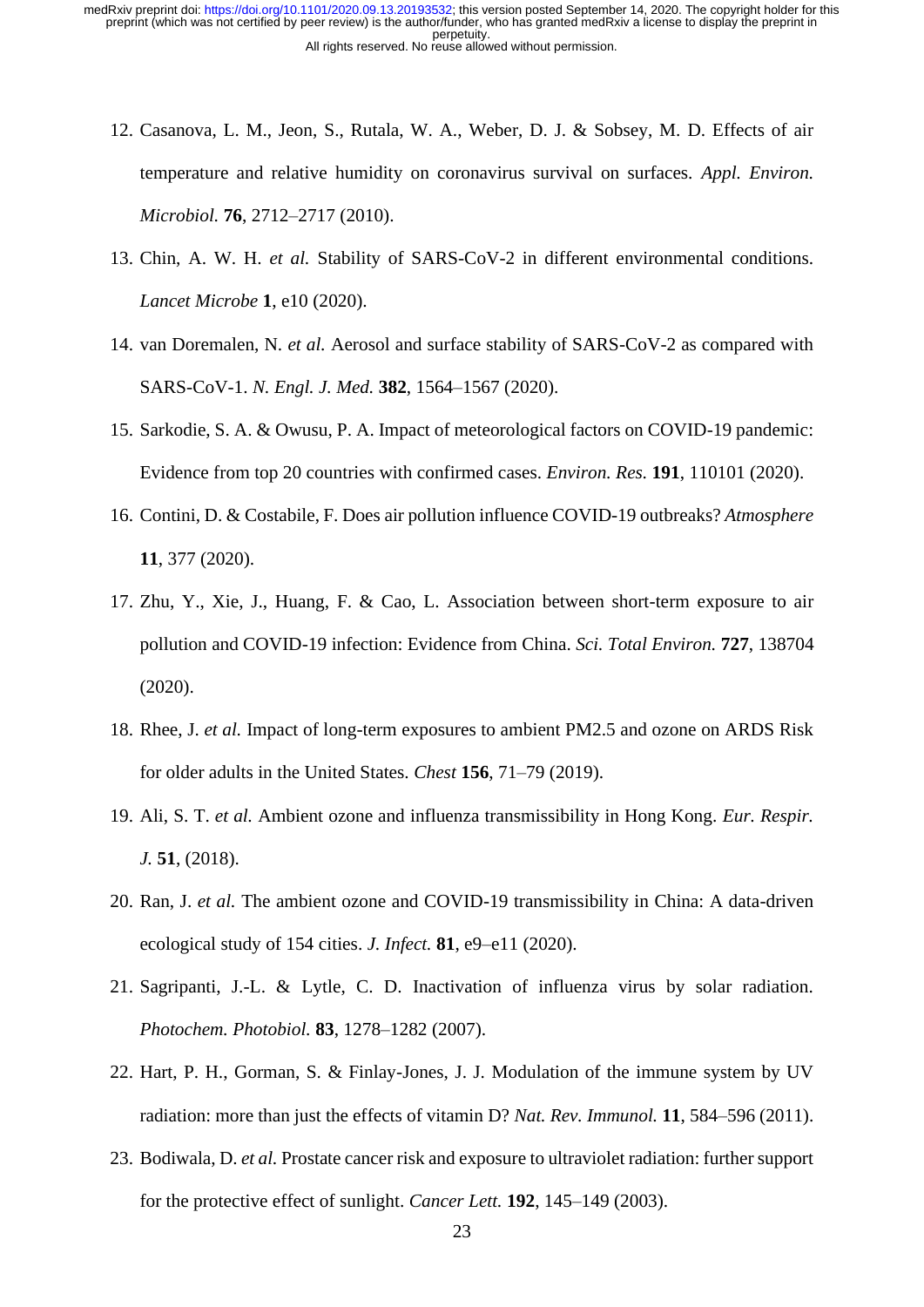- 24. Grant, W. B. An estimate of premature cancer mortality in the US due to inadequate doses of solar ultraviolet-B radiation. *Cancer* **94**, 1867–1875 (2002).
- 25. Grant, W. B. An ecologic study of the role of solar UV-B radiation in reducing the risk of cancer using cancer mortality data, dietary supply data, and latitude for European countries in *Biologic Effects of Light 2001 (ed. Holick, M.F.)* 267–276 (Springer, 2002).
- 26. Rostand, S. G. Ultraviolet light may contribute to geographic and racial blood pressure differences. *Hypertension* **30**, 150–156 (1997).
- 27. Peters, B. S. E., Santos, L. C. dos, Fisberg, M., Wood, R. J. & Martini, L. A. Prevalence of vitamin D insufficiency in Brazilian adolescents. *Ann. Nutr. Metab.* **54**, 15–21 (2009).
- 28. Holick, M. F. Vitamin D deficiency. *N. Engl. J. Med.* **357**, 266–281 (2007).
- 29. Zittermann, A. Vitamin D in preventive medicine: are we ignoring the evidence? *Br. J. Nutr.* **89**, 552–572 (2003).
- 30. Tangpricha, V., Pearce, E. N., Chen, T. C. & Holick, M. F. Vitamin D insufficiency among free-living healthy young adults. *Am. J. Med.* **112**, 659–662 (2002).
- 31. Crowe, F. L. *et al.* Plasma concentrations of 25-hydroxyvitamin D in meat eaters, fish eaters, vegetarians and vegans: results from the EPIC–Oxford study. *Public Health Nutr.* **14**, 340–346 (2011).
- 32. Moozhipurath, R.K., Kraft, L. & Skiera, B. Evidence of protective role of ultraviolet-B (UVB) radiation in reducing COVID-19 deaths. Preprint at http://dx.doi.org/10.2139/ssrn.3586555 (2020).
- 33. Moozhipurath, R. K. & Kraft, L. Does lockdown decrease the protective role of ultraviolet-B (UVB) radiation in reducing COVID-19 deaths? Preprint at https://doi.org/10.1101/2020.06.30.20143586 (2020).
- 34. Meltzer, D. O. *et al.* Association of vitamin D deficiency and treatment with COVID-19 incidence*.* Preprint at https://doi.org/10.1101/2020.05.08.20095893 (2020).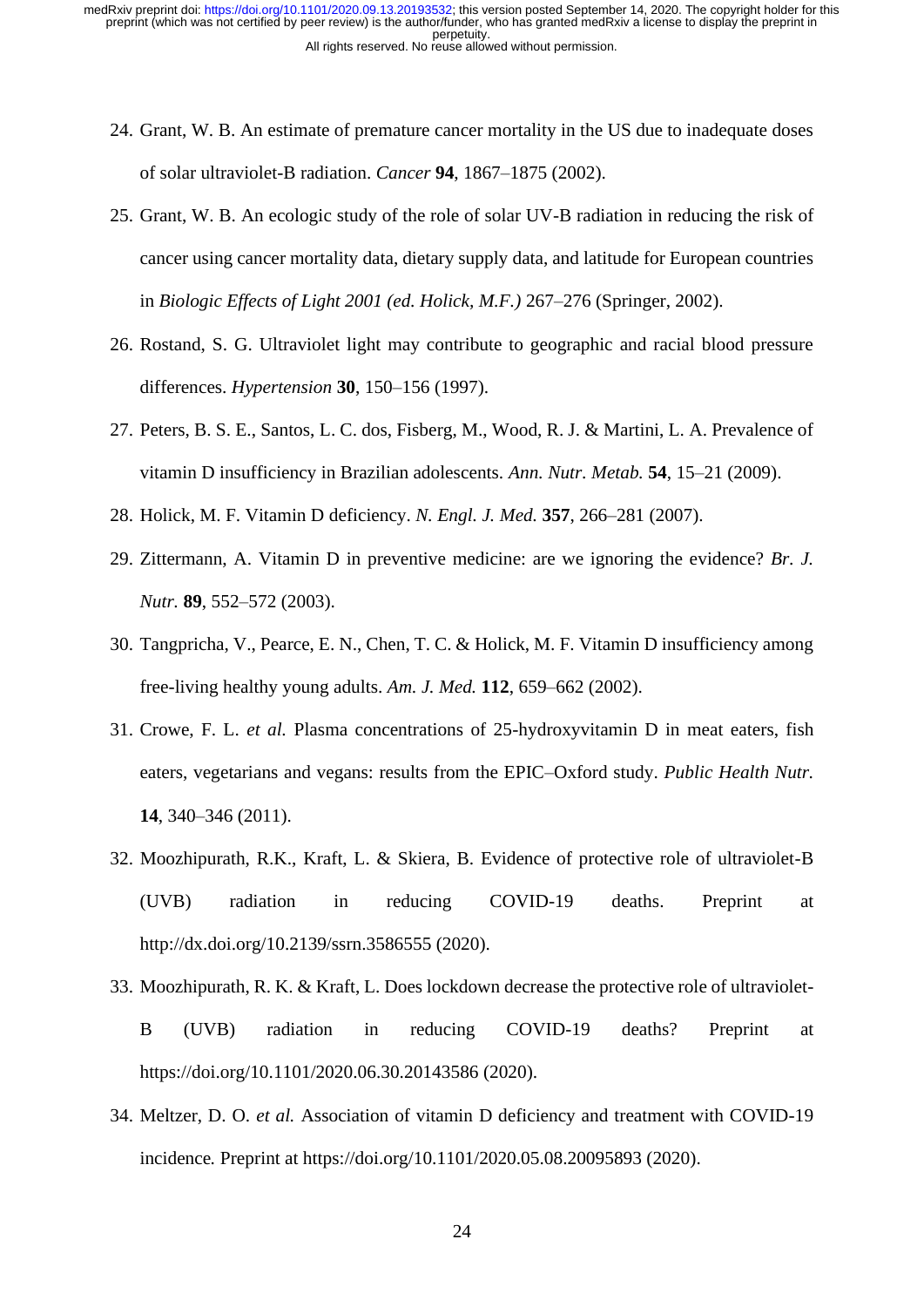- 35. D'Avolio, A. *et al.* 25-Hydroxyvitamin D concentrations are lower in patients with positive PCR for SARS-CoV-2. *Nutrients* **12**, 1359 (2020).
- 36. Maghbooli, Z. *et al.* Vitamin D sufficiency reduced risk for morbidity and mortality in COVID-19 patients. Preprint at http://dx.doi.org/10.2139/ssrn.3616008 (2020).
- 37. Grant, W. B. *et al.* Evidence that vitamin D supplementation could reduce risk of influenza and COVID-19 infections and deaths. *Nutrients* **12**, 988 (2020).
- 38. Charoenngam, N. & Holick, M. F. Immunologic effects of vitamin D on human health and disease. *Nutrients* **12**, 2097 (2020).
- 39. Cui, C. *et al.* Vitamin D receptor activation regulates microglia polarization and oxidative stress in spontaneously hypertensive rats and angiotensin II-exposed microglial cells: Role of renin-angiotensin system. *Redox Biol.* **26**, 101295 (2019).
- 40. Xu, J. *et al.* Vitamin D alleviates lipopolysaccharide-induced acute lung injury via regulation of the renin‑angiotensin system. *Mol. Med. Rep.* **16**, 7432–7438 (2017).
- 41. Ghavideldarestani, M., Honardoost, M. & Khamseh, M. E. Role of vitamin D in pathogenesis and severity of COVID-19 infection. Preprint at https://www.preprints.org/manuscript/202004.0355/v1 (2020).
- 42. Alipio, M. Vitamin D supplementation could possibly improve clinical outcomes of patients infected with coronavirus-2019 (COVID-19). Preprint at http://dx.doi.org/10.2139/ssrn.3571484 (2020).
- 43. Ilie, P. C., Stefanescu, S. & Smith, L. The role of vitamin D in the prevention of coronavirus disease 2019 infection and mortality. *Aging Clin. Exp. Res.* **32**, 1195–1198 (2020).
- 44. Davies, G., Garami, A. R. & Byers, J. C. Evidence supports a causal role for vitamin D status in COVID-19 outcomes. Preprint at https://doi.org/10.1101/2020.05.01.20087965 (2020).
- 45. Xu, R. *et al.* The modest impact of weather and air pollution on COVID-19 transmission. Preprint at https://doi.org/10.1101/2020.05.05.20092627 (2020).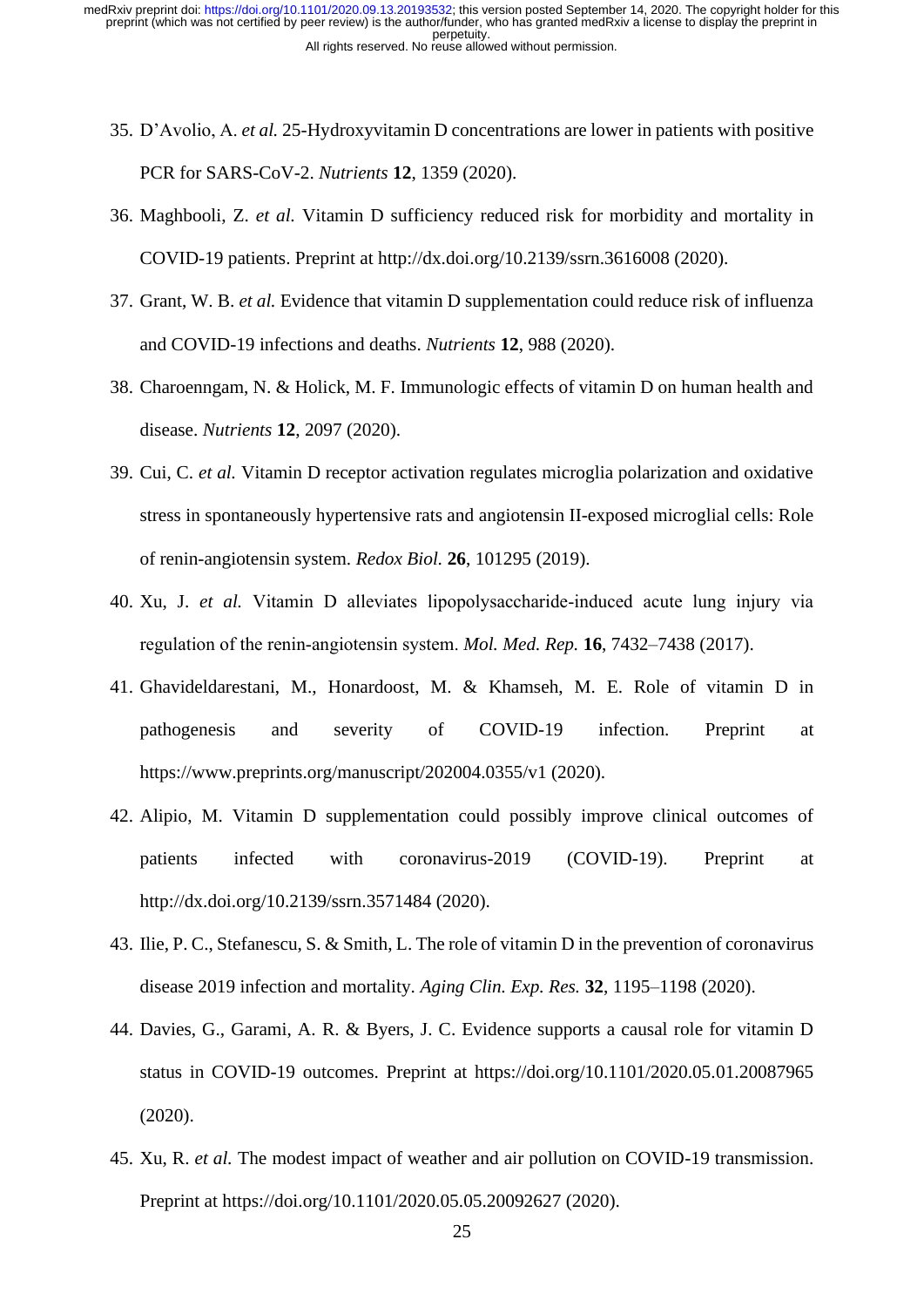- 46. Menebo, M. M. Temperature and precipitation associate with COVID-19 new daily cases: A correlation study between weather and Covid-19 pandemic in Oslo, Norway. *Sci. Total Environ.* **737**, 139659 (2020).
- 47. Rosario, D. K. A., Mutz, Y. S., Bernardes, P. C. & Conte-Junior, C. A. Relationship between COVID-19 and weather: Case study in a tropical country. *Int. J. Hyg. Environ. Health* **229**, 113587 (2020).
- 48. Bashir, M. F. *et al.* Correlation between climate indicators and COVID-19 pandemic in New York, USA. *Sci. Total Environ.* **728**, 138835 (2020).
- 49. Lin, C. *et al.* A mechanism-based parameterisation scheme to investigate the association between transmission rate of COVID-19 and meteorological factors on plains in China. *Sci. Total Environ.* **737**, 140348 (2020).
- 50. Oliveiros, B., Caramelo, L., Ferreira, N. C. & Caramelo, F. Role of temperature and humidity in the modulation of the doubling time of COVID-19 cases. Preprint at https://doi.org/10.1101/2020.03.05.20031872 (2020).
- 51. Zhang, Z., Xue, T. & Jin, X. Effects of meteorological conditions and air pollution on COVID-19 transmission: Evidence from 219 Chinese cities. *Sci. Total Environ.* **741**, 140244 (2020).
- 52. Bu, J. *et al.* Analysis of meteorological conditions and prediction of epidemic trend of 2019 nCoV infection in 2020. Preprint at https://doi.org/10.1101/2020.02.13.20022715 (2020).
- 53. Briz-Redón, Á. & Serrano-Aroca, Á. A spatio-temporal analysis for exploring the effect of temperature on COVID-19 early evolution in Spain. *Sci. Total Environ.* **728**, 138811 (2020).
- 54. Coelho, M. T. P. *et al.* Exponential phase of COVID-19 expansion is driven by airport connections. Preprint at https://doi.org/10.1101/2020.04.02.20050773 (2020).
- 55. Yao, Y. *et al.* No association of COVID-19 transmission with temperature or UV radiation in Chinese cities. *Eur. Respir. J.* **55**, (2020).